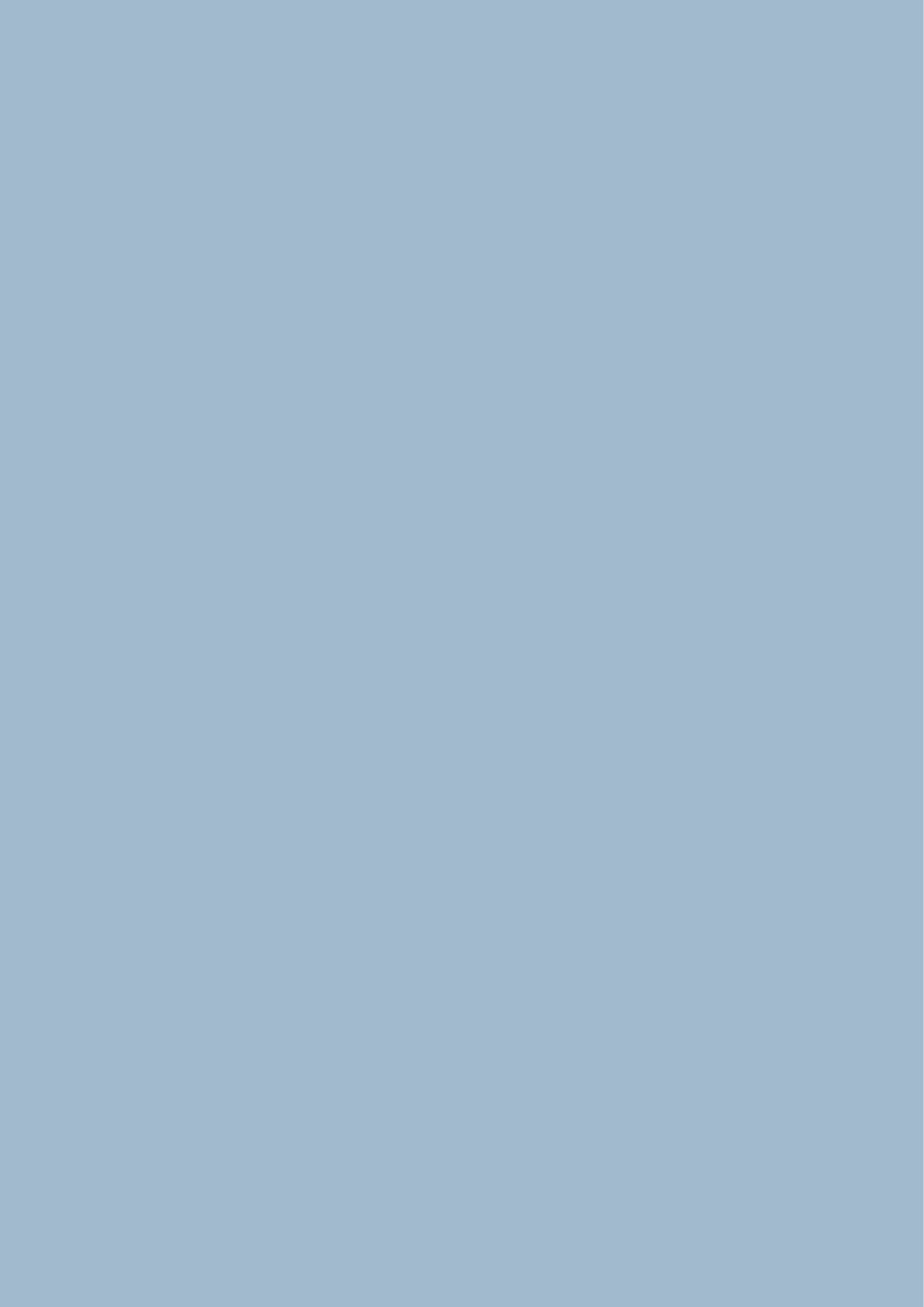# 9 EDUCATION, TRAINING and public awareness

# 9.1 General policy

Climate change is firmly anchored in the educational and public awareness policies and practices of the Government, and these policies and practices are under continuous development. Climate change issues are included in basic education and upper secondary level education as overarching values and part of education on sustainable development. Climate-change-related topics are also addressed by both universities and universities of applied sciences (Section 9.2).

The National Energy and Climate Strategy (2013) states that citizens should be provided with up-to-date information on all aspects of the Government's climate and energy policy. Information, guidance, best practices and tools are provided to help consumers make climate friendly choices in their everyday lives (see Section 9.4). International training activities are carried out, for example, by higher education institutions, and capacity building activities are also carried out as part of development cooperation (Section 9.3).

The national Medium-term Climate Change Policy Plan, in accordance with the Climate Change Act was approved by the Finnish Government in September 2017. It includes, e.g., an action plan presenting measures for mitigating greenhouse gas emissions resulting from human activity in sectors not included in the emissions trading scheme of the EU. It also mentions knowledge base and educational needs for furthering climate change policy.

Under the Doha Work Programme, launched at the 18th Conference of Parties to the UNFCCC (COP 18) in 2012, the Parties are encouraged to engage all stakeholders (e.g. local governments, non-governmental organisations (NGOs), intergovernmental organisations (IGOs), business and industry) in education, training, public awareness, public participation, public access to information and international cooperation, reflecting the elements of Article 6 of the Convention. The Doha Work Programme serves as a framework for country-driven actions, giving the Parties flexibility in implementing and taking into account national circumstances and priorities.

The activities described in this chapter include Finland's efforts at implementing the Doha Work Programme. In particular, the activities of local governments are described in Section 9.4.3 and the activities of NGOs in Section 9.4.4. At the end of this chapter, there are short descriptions and Internet links to the projects, networks and campaigns being carried out by various stakeholders.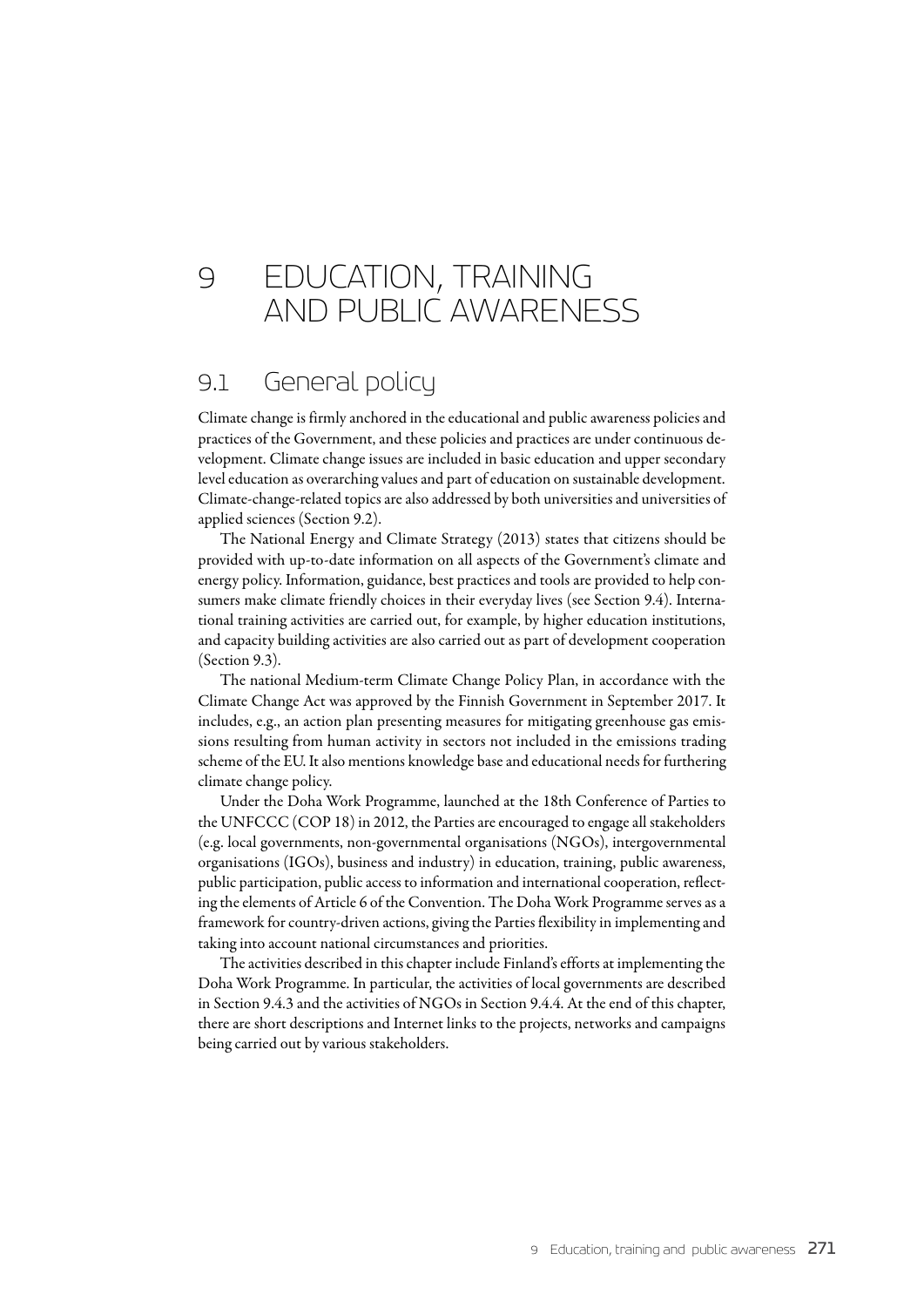# 9.2 Education

# 9.2.1 Education policy

All children in Finland receive compulsory basic education (comprehensive school) between the ages of 7 and 16. All 6-year-olds participate in pre-primary education. Students who have successfully completed compulsory education are eligible for general (duration three to four years) and vocational upper secondary education and training (duration two to four years). More than 90 per cent of the relevant age group starts general or vocational upper secondary studies immediately after basic education. Completion of upper secondary education gives students the eligibility to continue to higher education (Figure 9.1).

Higher education is offered by universities and universities of applied sciences (UAS). Both sectors have their own profiles. Universities emphasize scientific research and instruction. UASs, also known as polytechnics, adopt a more practical approach. A network of 14 universities and 23 UASs covers the whole country. At universities, students first complete the bachelor's degree, after which they may pursue the higher master's degree. As a rule, students are admitted to study for the higher degree. The target time for completing a master's degree is generally five years. Universities also arrange separate master's degree programmes with separate student selections, for which the entry requirement is a bachelor's level degree or corresponding studies. At the universi-



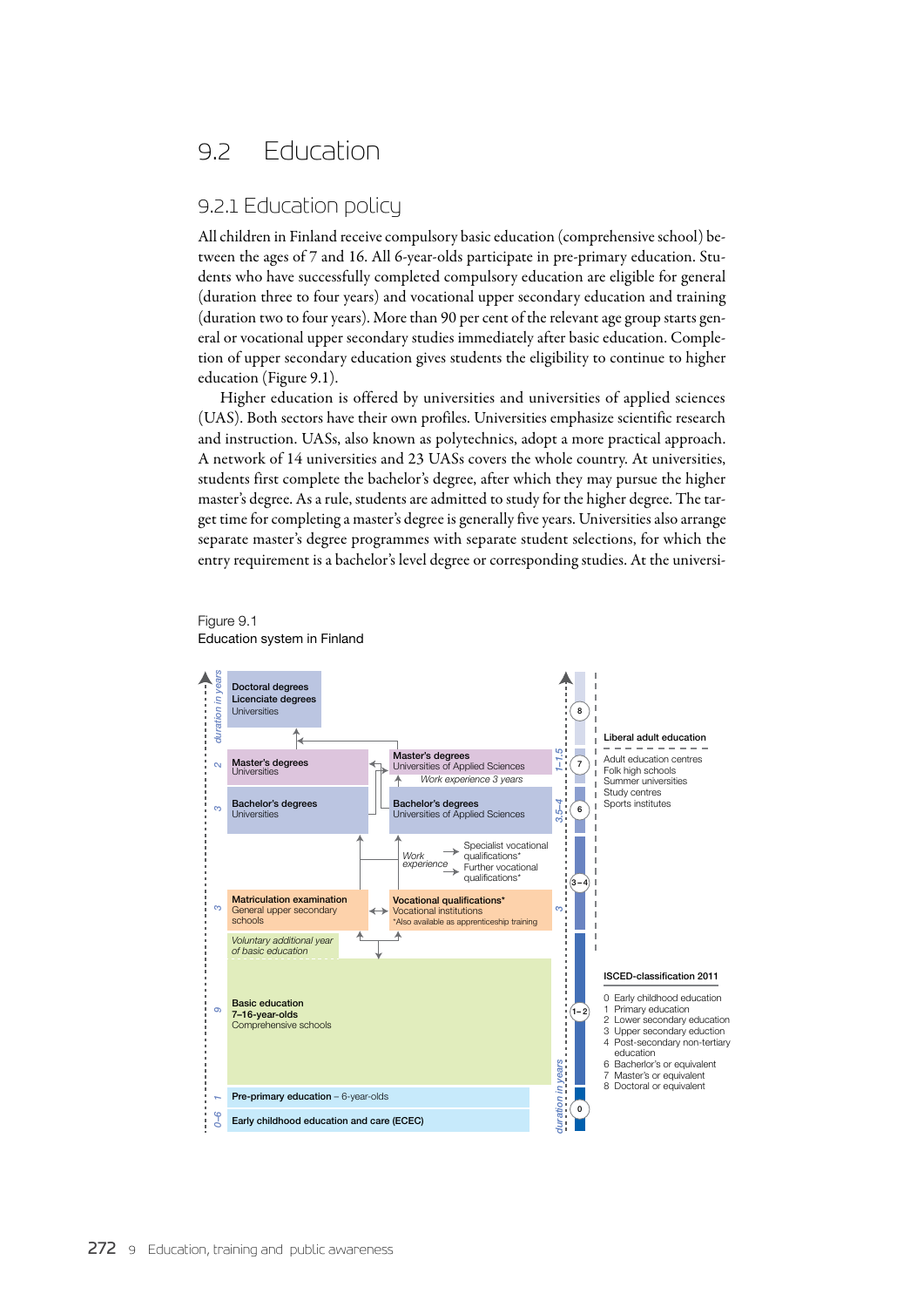ties, students can also study for scientific or artistic postgraduate degrees, which are the licentiate and the doctorate degrees.

It takes approximately three to four years of full-time study to complete a university of applied sciences degree. Degree studies provide a higher education qualification and practical professional skills. The annual enrolment in universities is about 20,000 students, almost one third of the age group. UASs admit some 33,000 students annually.

Educational institutions organise education and training intended for adults at all levels of education. Adult education comprises education and training leading to a degree or certificate, liberal adult education and staff-development, and other training provided or purchased by employers, as well as labour market training, which is mainly targeted at unemployed people. Efforts have been made to make the provision as flexible as possible in order to enable adults to study and work at the same time.

One of the basic principles of Finnish education is that citizens must have equal access to high-quality education and training. Education is free at all levels from pre-primary to higher education (degree education). Tuition fees are charged from citizens of non-EU/EEA countries in university and UAS programmes given in foreign language.

The Finnish school system has received high scores in the international PISA (Programme for International Student Assessment) comparison, which is an appraisal of 15-year-olds done every three years and organised by the OECD. In 2006, Finland was ranked at the top in scientific literacy, and in 2009, when the PISA comparison focused on reading literacy, a comparison of 65 countries put Finnish schoolchildren third. In 2015, with 73 countries participating, Finland was ranked fifth.

All schools in Finland are connected to the Internet. Around 90 per cent of 16 to 74-year-olds reported using the Internet on a daily basis in 2015.

All municipalities have at least one free public library and there are 790 public libraries (2014). About 70 per cent of Finns use libraries, which is the highest share among EU countries. The circulation of daily newspapers has decreased by 20 per cent during the last decade (355 per 1,000 adults in 2011). At the same time, the use of electronic media has grown rapidly.

# 9.2.2 Education on sustainable development and climate change in the national curricula

Climate change issues are included in the education given on sustainable development in Finland's compulsory basic education system. Many school subjects deal with sustainable development and climate change, and they are also dealt with as a cross-curricular theme. Teachers decide upon the context and the manner in which the issues are taught. The teaching should form a systematic learning path, one that progresses through the grades.

The National Core Curriculum for Basic Education entered into force in 2014. With this curriculum, sustainability is not only one cross-curricular theme supported by some of the values in the value basis. Instead, it is the overarching task of basic education and strongly embedded in all elements of the core curriculum. The new core curriculum, with its focus on promoting a sustainable lifestyle, represents a holistic approach to sustainability. This approach covers all dimensions of sustainability, as well as students' and the school community's developing competencies, and their safety and well-being. Sustainability is also one of the seven transversal competences in the curriculum. Climate change is especially involved in the subject level in geography and biology education.

The new National Core Curriculum for Upper Secondary Schools (2015) also highlights a number of sustainability and climate-related issues. Students (aged 16 to 19) should be familiar with the main aspects of the ecological, economic, social and cultural dimensions of sustainable development and be able and willing to act in support of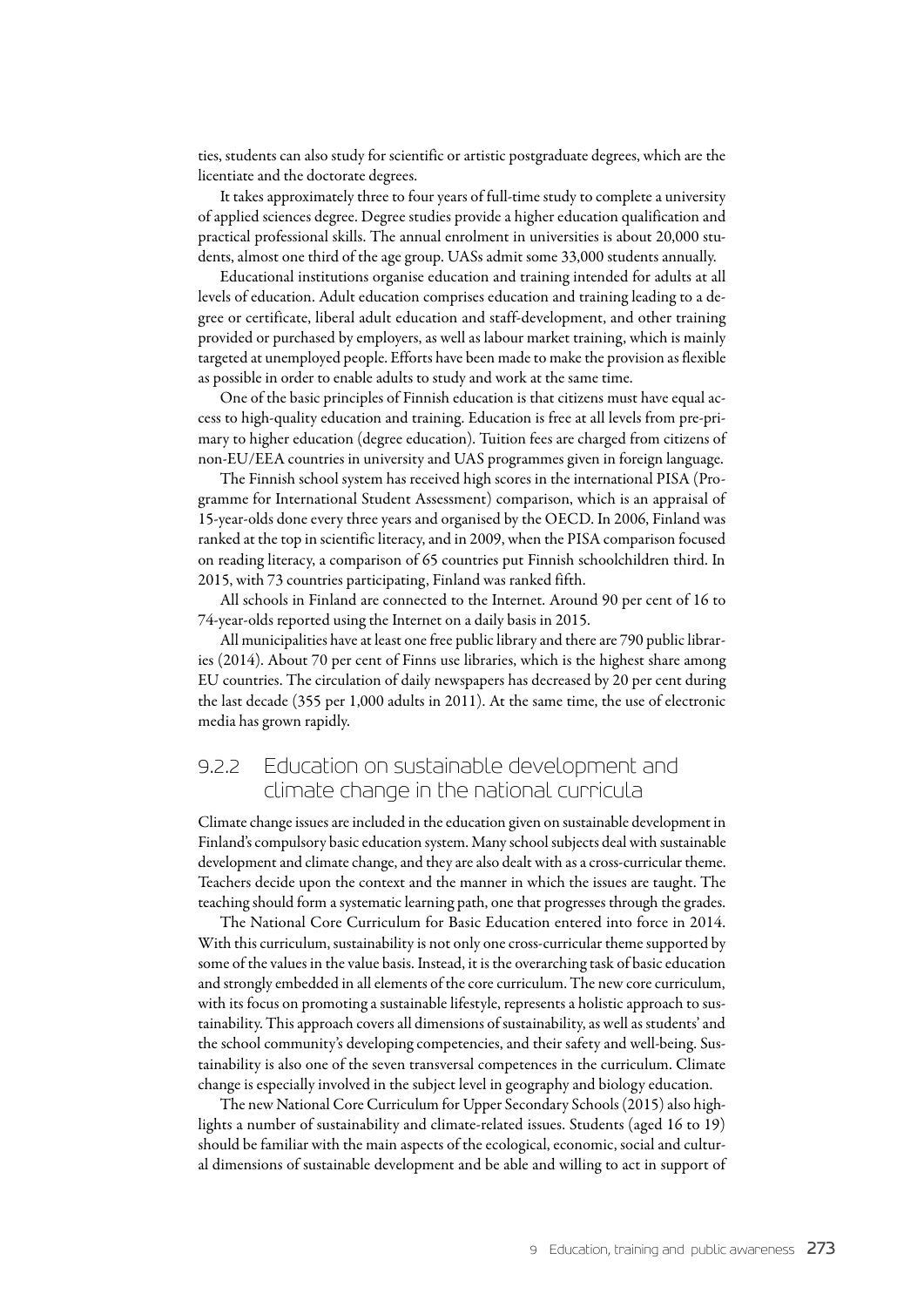sustainable development in their own lives. Climate change is especially involved in the subject level in geography and biology education.

The National Core Curriculum for Upper Secondary Vocational Education defines sustainable development as one of its key skills. It is included in the qualification modules with a field-specific emphasis and is assessed as part of vocational skill demonstrations and/ or other competence. Education providers are required to carry out measures to promote sustainable development. Sustainable development must also be visible in quality management issues.

The main aims of the Sustainable Development Certification of Educational Establishments (see links at the end of chapter) are

- To develop the quality of teaching, the learning environment and the operations of educational establishments,
- To implement education for sustainable development in teaching and the school culture via a comprehensive approach.

The Sustainable Development Certification scheme was started in March 2004 as an environmental certification. In 2010, the environmental criteria and certification system were updated to cover the environmental, economic, social and cultural aspects of sustainability. The criteria apply to basic education and to general and vocational upper secondary education. The new criteria and related self-evaluation tools are based on the principle of a quality circle (plan, do, check, act) and can be applied through quality systems. They provide a systematic tool for the planning of teaching and for constructing sustainable development programmes.

Teacher's Climate Guide (openilmasto-opas.fi) is a free and open climate education website for subject teachers working in secondary schools and high schools. It presents climate change separately from the perspective of each subject taught at school and also offers photo material, assignments and general information on climate change and climate education.

#### Box 9.1

### SMART KALASATAMA – SMART CITY DISTRICT OF HELSINKI

Smart Kalasatama, a brownfield district in Helsinki, is a vivid Smart City experimental innovation platform to cocreate smart and clean urban infrastructure and services. Smart Kalasatama is developed flexibly and through piloting, in close cooperation with 200+ stakeholders including residents, companies, city officials and researchers. The Kalasatama district will offer a home for approximately 25,000 residents and jobs for 10,000 people by 2035. Currently, there are 3,000 people living in the area.

Kalasatama's energy services are built around the concept of a carbon-neutral future. Utilizing the latest smart grid technologies, the user of electricity can also be its producer. The grid enables real time smart metering for households, a network of electric vehicles and new storage solutions for electricity. A solar power plant already exists in the area and the whole neighbourhood is connected to the district heating and cooling grid.

The Smart Kalasatama program is running an ambitious innovation platform, where more than 25 innovative infrastructures and building projects are on-going. In addition to that, Smart Kalasatama is hosting innovative agile experimentation projects, where mainly start-ups codevelop their new smart solution prototypes with residents. For instance, several projects related to smart waste management, smart minigrids and mobility as a service (MaaS) are experimented.

During the spring of 2017, a set of climate positive pilots was tested in Kalasatama in the fields of green solutions, electric cars, parking, local solar power production and reducing consumer's carbon footprint using real-time calculator within households. ■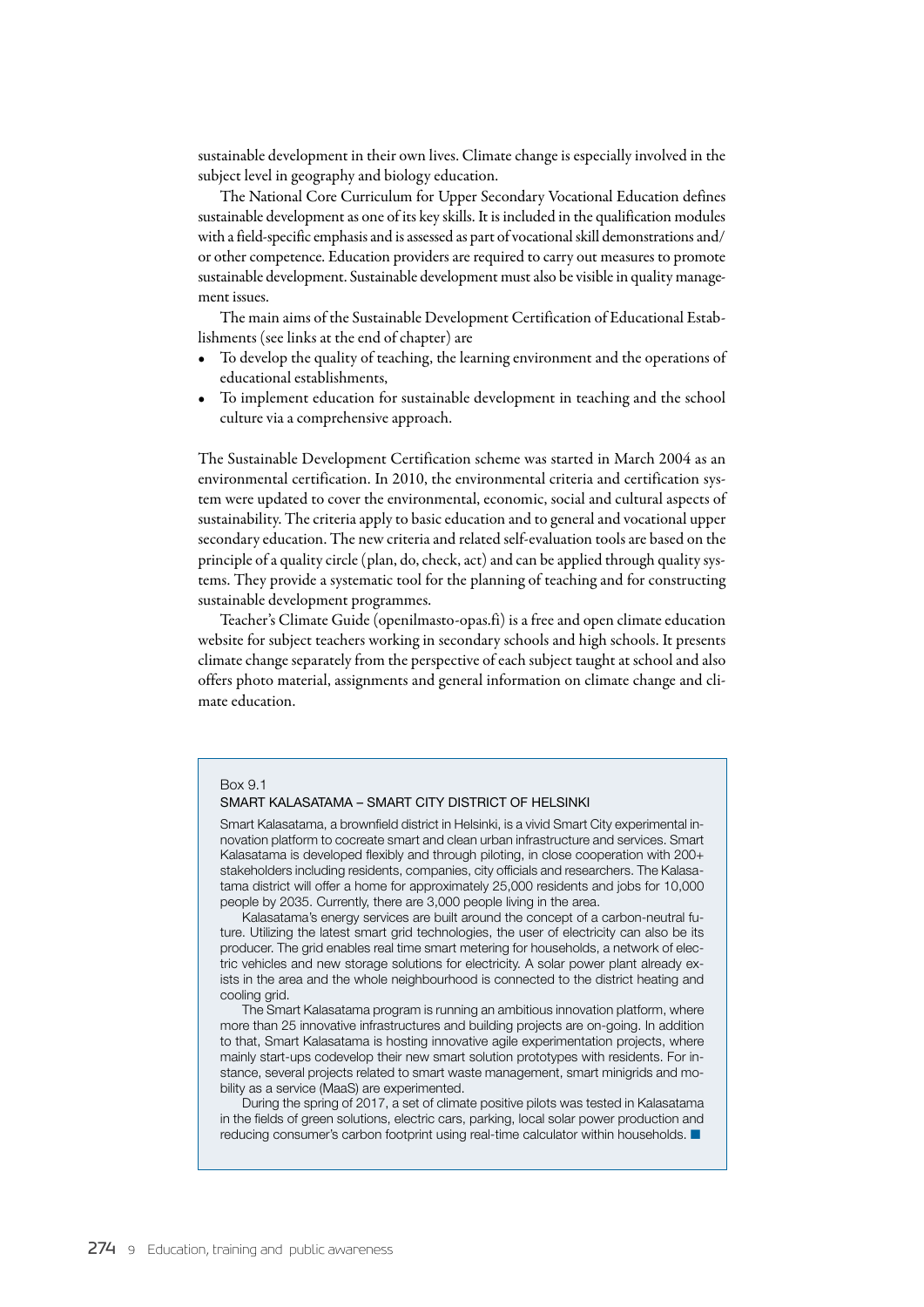#### Box 9.2 SCIENCE EDUCATION CENTRE LUMA AND NATIONAL LUMA NETWORK

Finland's Science Education Centre LUMA is an umbrella organisation coordinated by the Faculty of Science of the University of Helsinki to bring schools, universities and industries together. LUMA coordinates cooperation between schools, universities, business and industry in Finland. It aims to promote meaningful and relevant learning and studying and teaching of natural sciences, mathematics, computer science and technology. A national LUMA network has also been established. LUMA celebrated its tenth anniversary in 2013. Supporting lifelong learning for children and young people is centred on activity clubs, summer camps and the virtual club Ksenonit, Science Day and the webzine Luova for young people. The activities aim to deliver positive experiences to children and young people in the LUMA subjects. At the same time, natural interaction with the scientific community at the university is fostered. The centre organises a great number of science clubs and camps each year. The international Millennium Youth Camp has been organised annually since 2010. Subject teachers' and primary education teachers' lifelong learning is supported via workshops, summer courses and an annual LUMA Science Fair. ■

Many projects, networks, campaigns or competitions in and between schools support the teaching of sustainable development and climate change; they give pupils a chance to make use of their knowledge and provide teachers with opportunities for in-service training. Environment Online – ENO, RCE Espoo (Regional Centre of Expertise on Education for Sustainable Development), and Finland's Science Education Centre LUMA are examples of such projects (see also Boxes 9.1 and 9.2). More information and examples can be found at the end of this chapter. Many different public service organisations have funded NGOs to visit schools as climate ambassadors and to discuss climate change and ways to curb it. This programme has been actively pursued in the present decade with good results.

# 9.2.3 Climate change in higher education and climate change training

Universities provide climate change education as part of different degree programmes, including environmental studies, environmental technology, chemistry, chemical technology and energy technology. Some universities also offer postgraduate studies in climate change. Teaching related to climate change is closely tied to the research in this field.

UASs also include education related to climate change in their degree requirements and master's degree programmes, such as environmental engineering, energy engineering and sustainable development.

Climate.now is a multidisciplinary study and teaching module on the basics of climate change. It contains written material, video lectures and interviews, assignments, tests and a guide for teachers that will help anyone familiarise themselves with the basics of climate change. Climate.now is located at the Massive Open Online Course (MOOC) platform of the University of Helsinki. It is freely accessible to everyone.

Climate issues are also included in the sustainable development teaching given as a part of teacher education, which in Finland is a university-level programme for all teachers throughout the education system. The Finnish National Agency for Education also funds and organises in-service training for teachers on sustainable development for EUR 700,000 (2014 to 2016). Nevertheless, only a fraction of the country's teachers outside the natural sciences have adequate pedagogical expertise in sustainable development and climate change. Various activities for advancing sustainable development exist (for example see Box 9.3).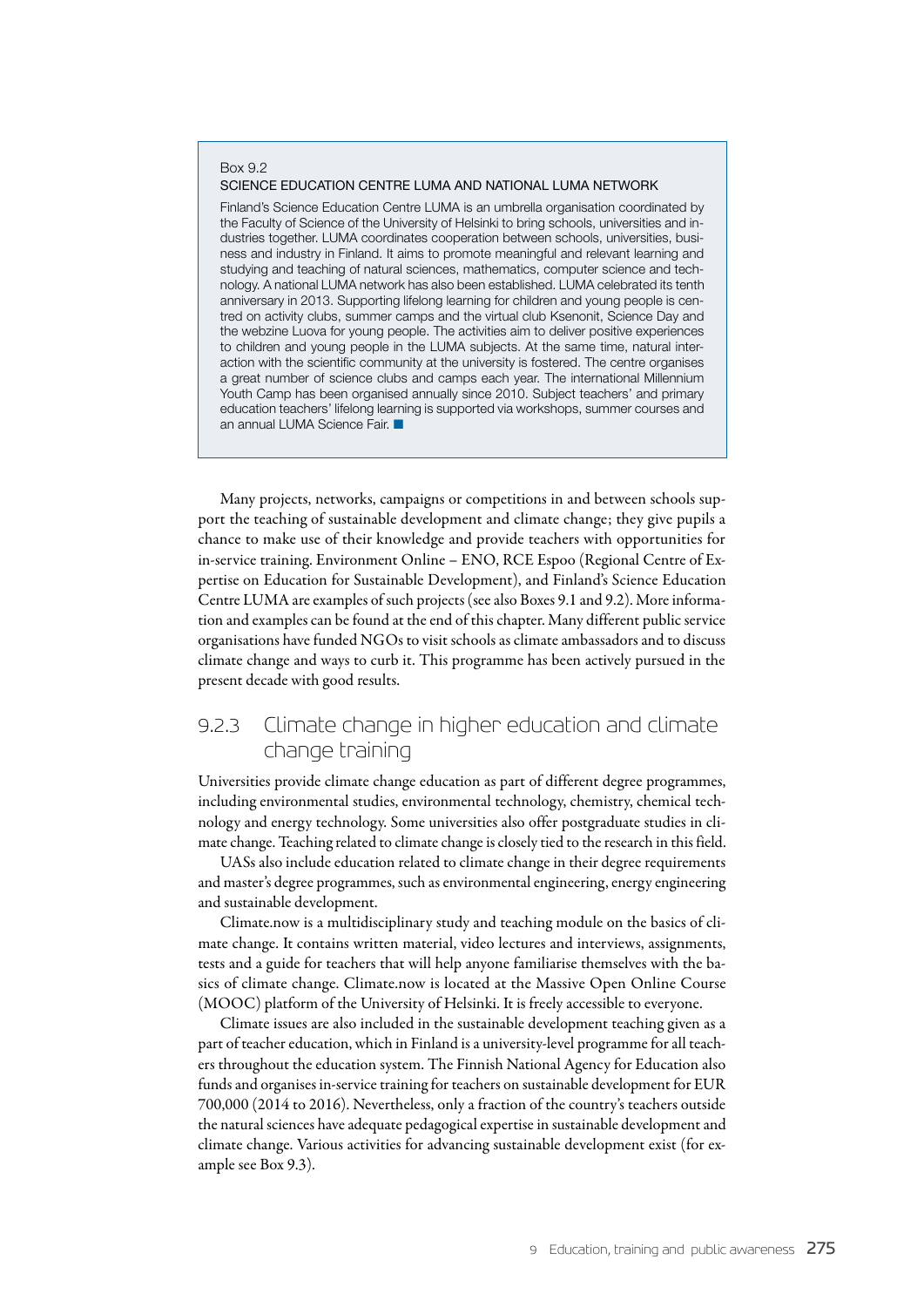### Box 9.3 FINNISH UNIVERSITY PARTNERSHIP FOR INTERNATIONAL DEVELOPMENT (UNIPID)

The Finnish University Partnership for International Development (UniPID) is a partnership network between Finnish Universities. UniPID was established in response to the Johannesburg Summit on Sustainable Development in 2002, where institutional partnerships for development were encouraged. Following this Summit, in December 2002, representatives from eleven Finnish universities assembled at the University of Jyväskylä and decided to include and promote international development as a part of their international strategies.

UniPID was thereafter created to provide the strategic coordination required to build ties and increase cooperation between Finnish universities in the field of international development cooperation. The UniPID collaboration supports Finnish universities in the promotion and implementation of sustainable development in higher education. UniP-ID fosters the exchange of knowledge between Finnish universities and universities in developing and transition countries. Through international partnerships, UniPID links Finnish universities to European and global policy debates and development networks. The network works to strengthen institutional partnerships between scholars and institutions in Finland and in the South.

The network builds university capacities through the sharing of scientific knowledge, cooperation on common interests, understanding of development impacts, gathering and dissemination of information, and supporting long-term exchange and cooperation. These activities are essential in accomplishing true sustainable development and equal-footing partnerships both in the North and the South. ■

Universities, UASs and several training institutes provide continuing education programmes and vocational training in climate change and related issues, e.g. energy efficiency and environmental technology, for individuals and companies.

# 9.3 International training activities

Many higher education and research institutions in Finland provide international training and cooperate with research and higher education institutions, as well as governmental institutions in developing countries to support institutional development. Some examples are presented below.

Global responsibility is one of the main aims of the strategy for the Internationalisation of Higher Education Institutions in Finland 2009–2015. The higher education institutions are expected to utilise their research and expertise to solve global problems and to consolidate the knowledge base in developing countries. All eligible students, regardless of their nationality, can apply for the higher education degree programmes. Around 20 per cent of degree programmes in higher education institutions are international degree programmes with English as the teaching language. In 2011, the share of international students in UASs was 6.2 per cent and in universities 5.2 per cent.

Six out of 12 master's degree programmes at the University of Eastern Finland's (UEF) Faculty of Science and Forestry directly target the sustainable use of natural resources and climate change mitigation. During the past decade, these programmes, run in partnerships with European, North American, Russian, Chinese, Brazilian and Ghanaian universities, have trained more than 100 experts representing more than 50 nationalities. Furthermore, the UEF Faculty of Science and Forestry trains international climate change specialists in its doctoral programmes in forest sciences and in the biology of environmental change. Furthermore, post-graduate training in arctic biogeochemistry is part of the Nordic Center of Excellence's 'Impacts of a changing cryosphere: Depicting ecosystem-climate feedbacks from permafrost, snow and ice (DEFROST)' network.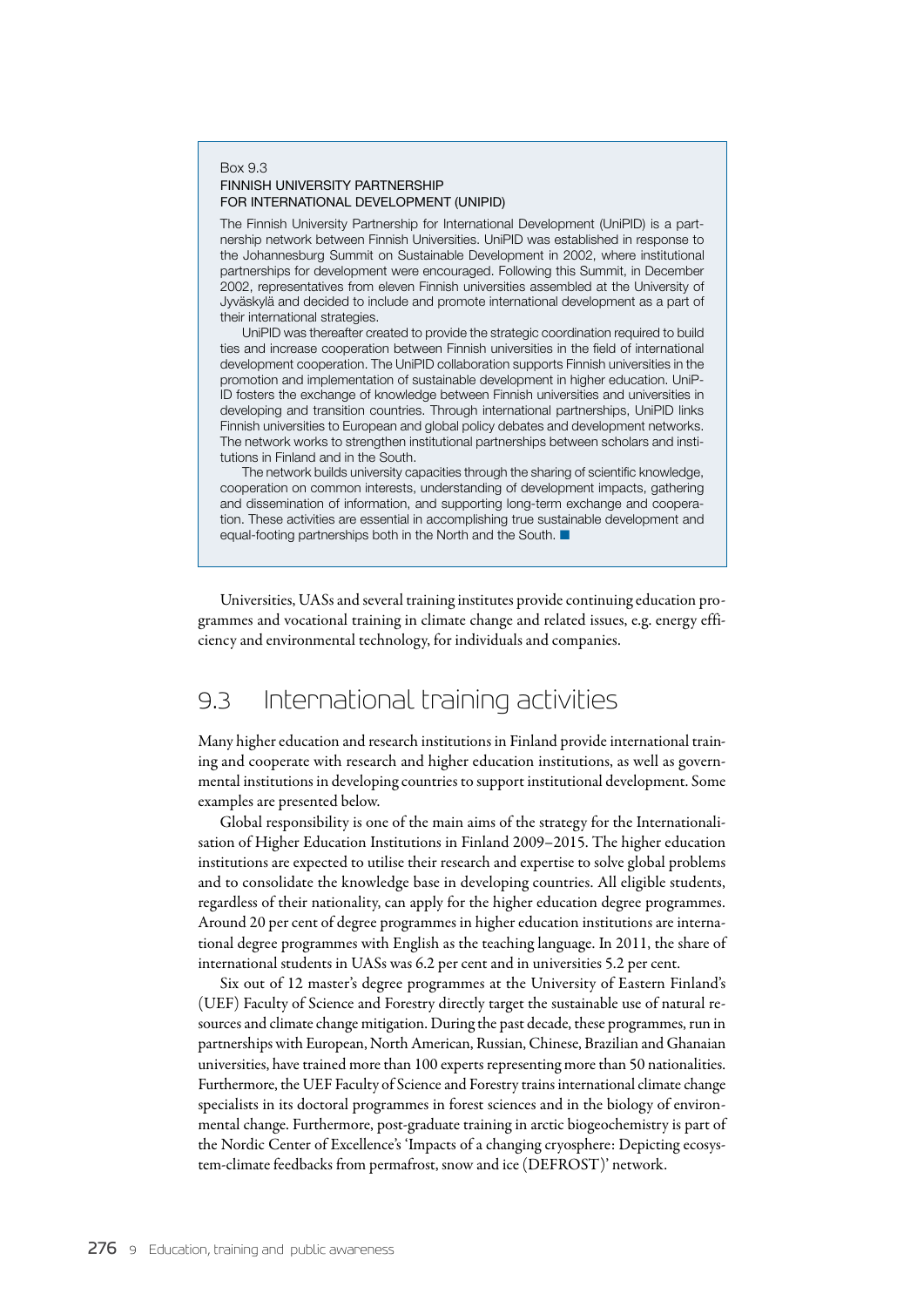The training of experts from developing countries in managing forests and other natural resources is an integral part of the agricultural and forest science programmes at the University of Helsinki. One example is the Viikki Tropical Resources Institute (VITRI), which is part of the Faculty of Agriculture and Forestry; the institute has maintained a strong focus on rehabilitating degraded natural and man-made production systems, including agroforestry systems, and on the various products and services provided by these systems across the different ecological zones in Asia, Africa and Latin America. More than half of the doctoral students come from developing countries, such as Sudan, Thailand, and China.

The Sustainable Global Technologies (SGT) programme is a multidisciplinary educational programme at the Aalto University School of Engineering. The SGT programme aims to increase awareness, education and research in the fields of sustainability, development and technology. It offers a special module in Sustainable Global Technologies at Aalto University. The SGT programme is an example of a UN Habitat Partner University Initiative; it is also collaborating with the United Nations Environmental Progamme (UNEP). Aalto University is also one of the partnering universities in the Environomical Pathways for Sustainable Energy Services (SELECT) master's degree programme. SE-LECT is part of the Erasmus Mundus Programme, an EU-funded cooperation and mobility programme that aims to enhance the quality of European higher education, and to promote dialogue and understanding between people and cultures through cooperation with third countries. SELECT will be extended to include a doctoral programme as well.

The number of training activities related to development cooperation has increased in recent years. This is partly due to the newly initiated and nationally funded development cooperation programmes, such as the Higher Education Institutions Institutional Cooperation Instrument (HEI-ICI) and the North-South-South Higher Education Institution Network Programme (NSS) (see Internet links at the end of the chapter for more information). Both programmes include projects related to sustainable development and also specifically to climate change.

The University of Eastern Finland (UEF) currently coordinates NSS and HEI-ICI projects in, for example, West Africa, Ghana, Kenya, and Venezuela. The UEF Faculty of Science and Forestry coordinates and participates in various education and research projects that aim at capacity building in the areas of sustainable forest use and environmental studies. Currently, projects are being carried out in West Africa (Sierra Leone and Burkina Faso), Venezuela, Ghana, Uganda, India, and Kenya. These projects deal with bioenergy issues and carbon sequestration and concentrate on, for example, strengthening climatic know-how through curriculum development at local universities. VITRI is an active participant in the development of the forestry sector in Sudan, Kenya, Ethiopia, Thailand, Indonesia, and Laos.

Seven development research projects on climate change were jointly funded by the Ministry for Foreign Affairs and the Academy of Finland with total of EUR two million as part of FICCA, the Academy of Finland's Research Programme on Climate Change (2011–2014). The research projects resulted, as planned, in new cooperation networks, consolidated multidisciplinary scientific knowledge in developing countries and increased the mobility of doctoral students and researchers between Finland and developing countries.

The Finnish Meteorological Institute (FMI) has coordinated several development cooperation projects funded mainly by the Finnish Government. Most of these projects are funded using the Institutional Cooperation Instrument (ICI), which enables smallscale cooperation with partner institutes concentrating mainly on human capacity building. The projects coordinated by the FMI always include a strong training component and the subjects of the training typically include adaptation to climate change. For ex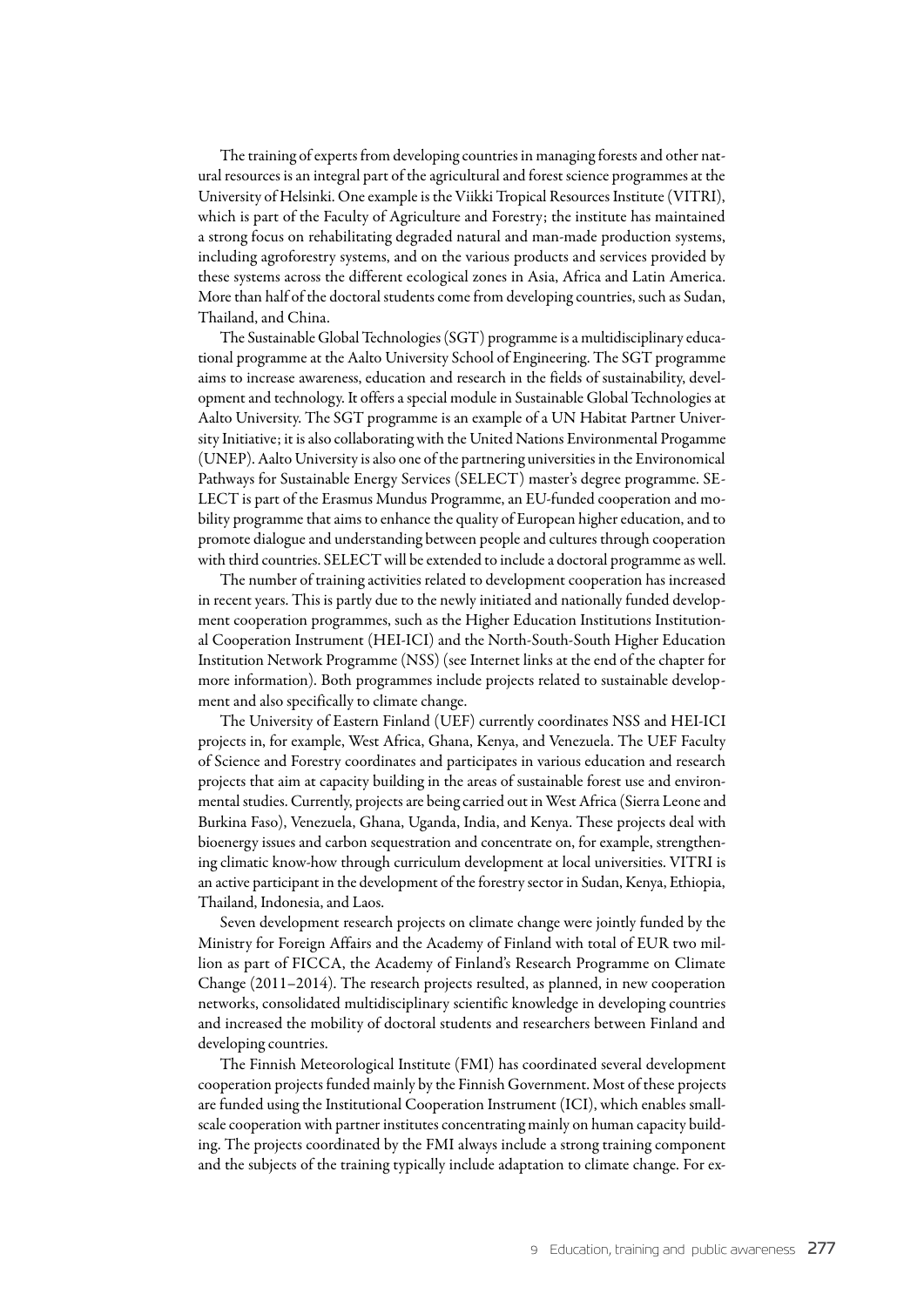ample, the training has covered adapting to the changes in the intensity and frequency of extreme weather events that require wide-ranging development of early warning services. The sectors that benefit from the training include traffic, agriculture, health, and energy production. The FMI also trains researchers from other countries, either in their own countries (for instance, in Africa and Central Asia) or in Finland. More information on climate-change-related capacity building projects being carried out in developing countries is presented in Chapter 7 and Section 8.4.

The Nordic office of the Energy and Resources Institute (TERI, India) was established in 2012 at the UEF to promote collaborative activities between organisations in the Nordic region and India on issues related to sustainable forestry, bio-economy and renewable energy. The TERI Nordic office provides a platform where academic and business communities can interact with each other in joint research collaboration and transfer of technological know-how.

The Finnish University Partnership for International Development (UniPID) network is presented in Box 9.3. More information and examples can be found at the end of this chapter.

# 9.4 Public awareness

According to the Finnish Climate Barometer 2015 survey, Finns consider climate change to be a major global threat, and wish decision-makers would adopt more active climate policies and companies would develop new solutions for mitigating climate change.

A majority of Finns agree that Finland should reduce its emissions regardless of what other countries are doing. Citizens consider it important for Finland to be a pioneer in the adoption of emission reduction technologies and believe that developing new expertise and technical solutions can improve Finland's competitiveness and create new jobs. The respondents would also like Finland to increase the use of renewable energy, such as solar power, wind power and biofuels, even at the cost of making energy more expensive.

Conducted before the Paris climate negotiations in 2015, the survey concluded that over 80% of the respondents agreed that international negotiations should swiftly lead to a new global agreement on climate change for reducing global emissions. According to Finns, the most important decisions affecting climate change are made by large developing countries, such as China and India, and by the United States.

However, Finns have not significantly changed their own behaviour in order to mitigate climate change. Only just over one-third of the respondents considered climate impacts when deciding on purchases. On the other hand, the respondents felt that there is a great need for new low-emission services: over 80% considered them to be very or rather important in solving the problem of climate change.

The media coverage of climate change has been extensive in Finland. Partly as a result of the media debate, some issues are considered serious environmental problems by the general public; some risks are amplified while others are attenuated. The peaks of climate coverage have been caused particularly by international policy negotiations, such as the Paris COP21, and mild winters. Other contributing factors have included the releases of EU and government policies on emissions reductions, releases of major scientific reviews, expressions of concern by key actors and the related debate on energy policy.

# 9.4.1 Climate change communication

Communication on climate change is handled by several different ministries, government research organisations, as well as communities and civil society actors, each with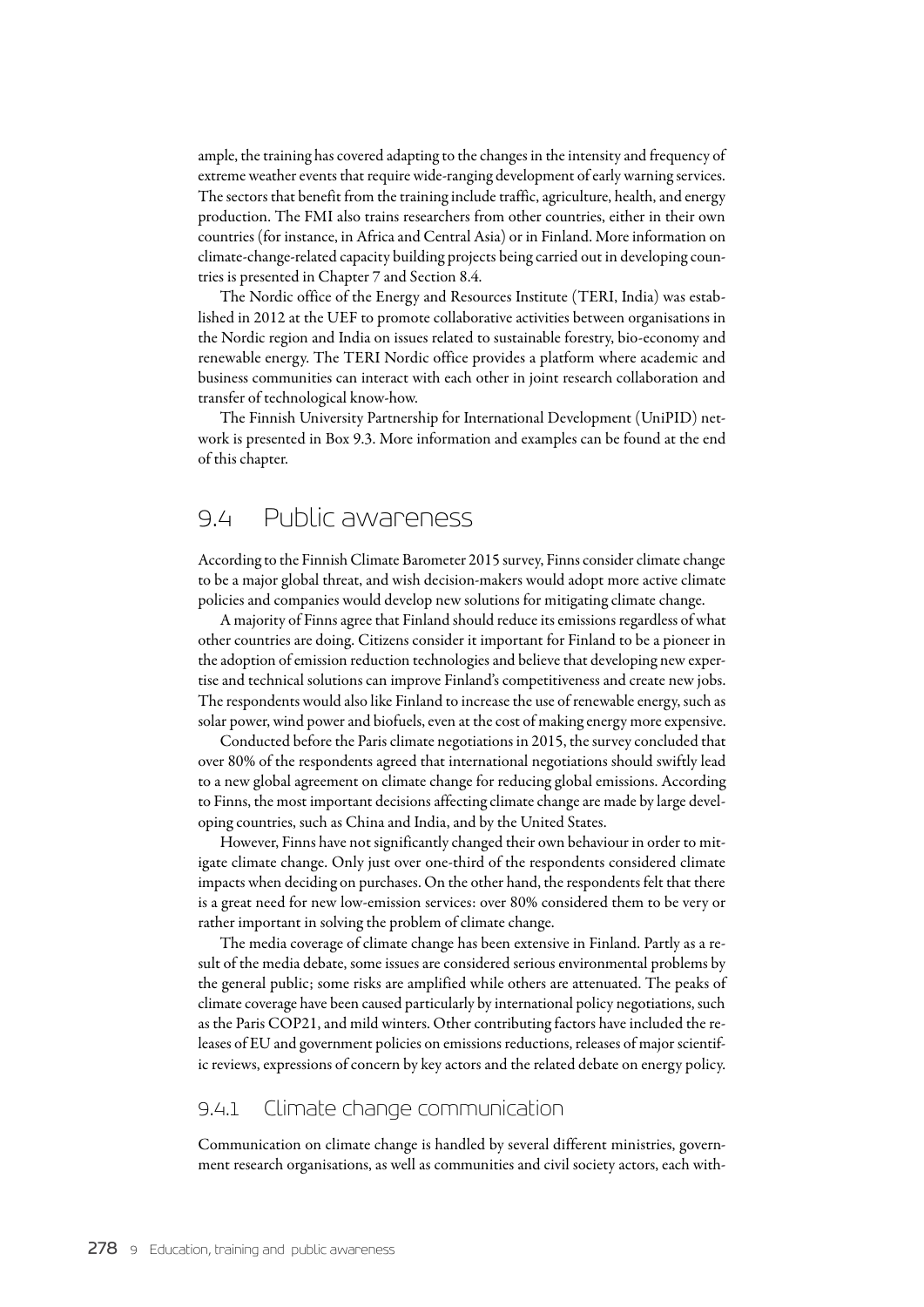in the sphere of their own tasks and responsibilities. Most communication activities are carried out independently by the various bodies and the range of communication actions vary, for example, from stakeholder meetings and seminars to social media campaigns, press releases and visual communication.

With climate change communication being handled by different organisations, there has been a need for cooperation to ensure that the actions are coordinated. Officially since 2010, the Ministry of the Environment has been coordinating cooperation on climate communications. At the moment, the Steering group for Climate Communications consists of all relevant ministries (the Ministry of Agriculture and Forestry, the Ministry of the Environment, the Ministry of Economic Affairs and Employment, the Ministry for Foreign Affairs, the Prime Minister's Office Finland), research organisations (the Finnish Environment Institute (SYKE), the Finnish Meteorological Institute (FMI), VTT Technical Research Centre of Finland Ltd, Natural Resources Institute of Finland (Luke)), regionally operating organisations (Centre for Economic Development, Transport and the Environment and the Association of Finnish Local and Regional Authorities), Tekes – the Finnish Funding Agency for Innovation, Sitra the Finnish Innovation Fund, Motiva Ltd (see Section 9.4.2), and the think tank Demos Helsinki.

The aim of the cooperation is not only to coordinate climate and energy related communication, but also to accomplish common communication projects and share best practices and expertise. The cooperation makes it possible to consider climate change communication from a wider perspective than that of each individual organisation.

The steering group publishes an online magazine 'Klimaatti' focusing on analytical feature articles providing concrete solutions for climate change mitigation and adaptation. Also featured are themes of eco-effiency, energy consumption, biodiversity and international negotiations.

The group has also produced an extensive package of inforaphics and visual statistics to raise awareness about the IPCC's fifth assessment report (http://climateguide.fi/ ipcc) and Finland's climate policy (http://climateguide.fi/climate-policy-infographics). The material has been widely thanked and used by the media, universities and researchers alike. In early 2016, the campaign was also rewarded by the Institute of the Languages of Finland as an exemplary work making climate change and related government policies more understandable, and interesting, for the general public.

Encouraging the public to participate in the planning of Finland's climate policies continued in 2016 with an open online platform energiajailmasto.fi on which anyone regardless of their background could comment on the planned climate strategies and measures of emissions reduction.

Nominated by the Finnish Ministry of the Environment at the end of 2011, the interdisciplinary and independent Climate Change Panel of researchers and academians aims to enhance communication between science and politics in issues related to climate change (see Section 4.2.2 for the role of the panel in policy making and Box 8.2 for its research activities). The Finnish Climate Change Panel has actively participated in public debate by releasing statements, organizing discussions and interacting with the media, decision-makers and other stakeholders.

Many of the Government organisations provide training for various stakeholders both independently and through the Steering Group for Climate Communications. The FMI has, for example, organised a climate change course for journalists since March 2006. To date, the course has been attended by more than 200 journalists specialising in the economy, science and the environment.

One result of the cooperation between various organisations is the national web portal on climate change, Climateguide.fi, which was launched in 2011. Most of the information in the portal is available in three languages (Finnish, Swedish and English) and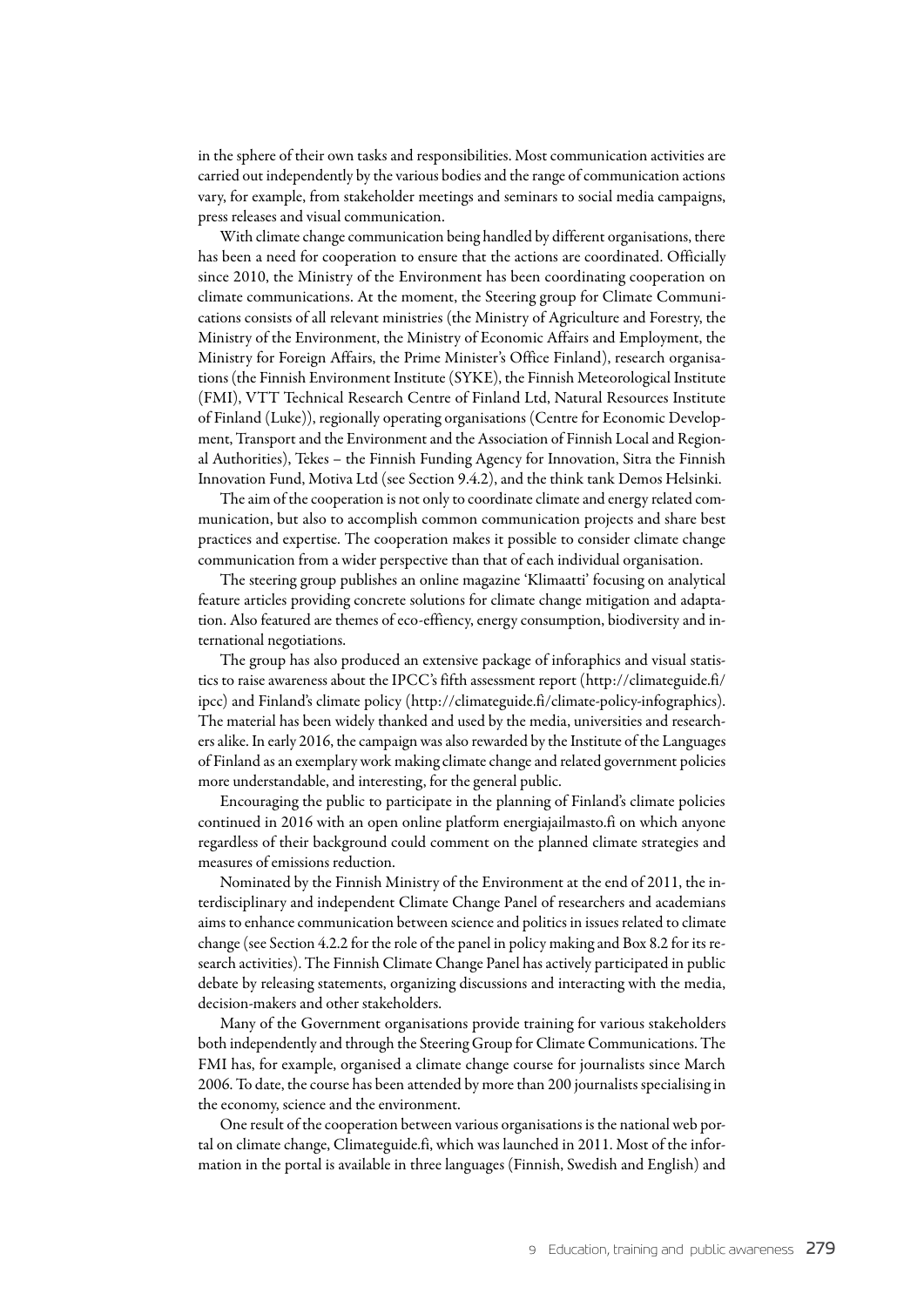it provides scientific background information on different aspects of climate change, as well as tangible means for mitigation and adaptation. Climateguide.fi features approximately 250 web articles, checklists, adaptation and mitigation solutions, learning modules, observational and modelled data, mapping tools, interactive visualizations, videos, and learning excercises. It also provides current information on ongoing news, processes, research, and events. The purpose of the website is to raise awareness about climate change and its implications for Finland, as well as to support society and citizens in mitigating climate change and in adapting to it. It also serves as a platform through which key Finnish research institutions and projects can disseminate their information in a user-friendly way. Climateguide.fi is especially targeted at the general public and decision-makers and actors, especially in Finnish municipalities. The FMI and SYKE share responsibility for the contents of the web portal, as well as for updating and further developing it. There are also plans for more research institutions to join in. Climateguide. fi is also the home for the infographics produced by Finnish research institutions and ministries in 2013 to 2015 (Figure 9.2).

The national IPCC working group coordinates and presents Finnish standpoints in the IPCC reports. It aims to raise awareness about the IPCC's work in Finland and the Finnish contribution to it. The communications department of the FMI is responsible for communication related to the IPCC's activities and works in close cooperation with the communications department of the Ministry of the Environment. The most important channels are press releases and conferences, seminars for decision-makers and training programmes for journalists. These are put together in cooperation with the Finnish scientific community.

#### Figure 9.2

Observed changes in the climate system – an example of the infographics made on the basis of the results of the IPCC's Fifth Assessment Report and published in the Finnish climate portal Climateguide.fi.



Based on IPCC Assessment Report 5, Working Group 1.

# 9.4.2 Raising awareness about energy efficiency

Communication on energy efficiency is handled mainly by two ministries, the Ministry of Economic Affairs and Employment and the Ministry of the Environment, and by other government bodies, research organisations and state-owned organisations, e.g. Motiva Ltd. Motiva Ltd is a fully state-owned company working closely with government bodies, that promotes the efficient and sustainable use of energy and materials by providing information, training and expert services. It furthers energy education through specific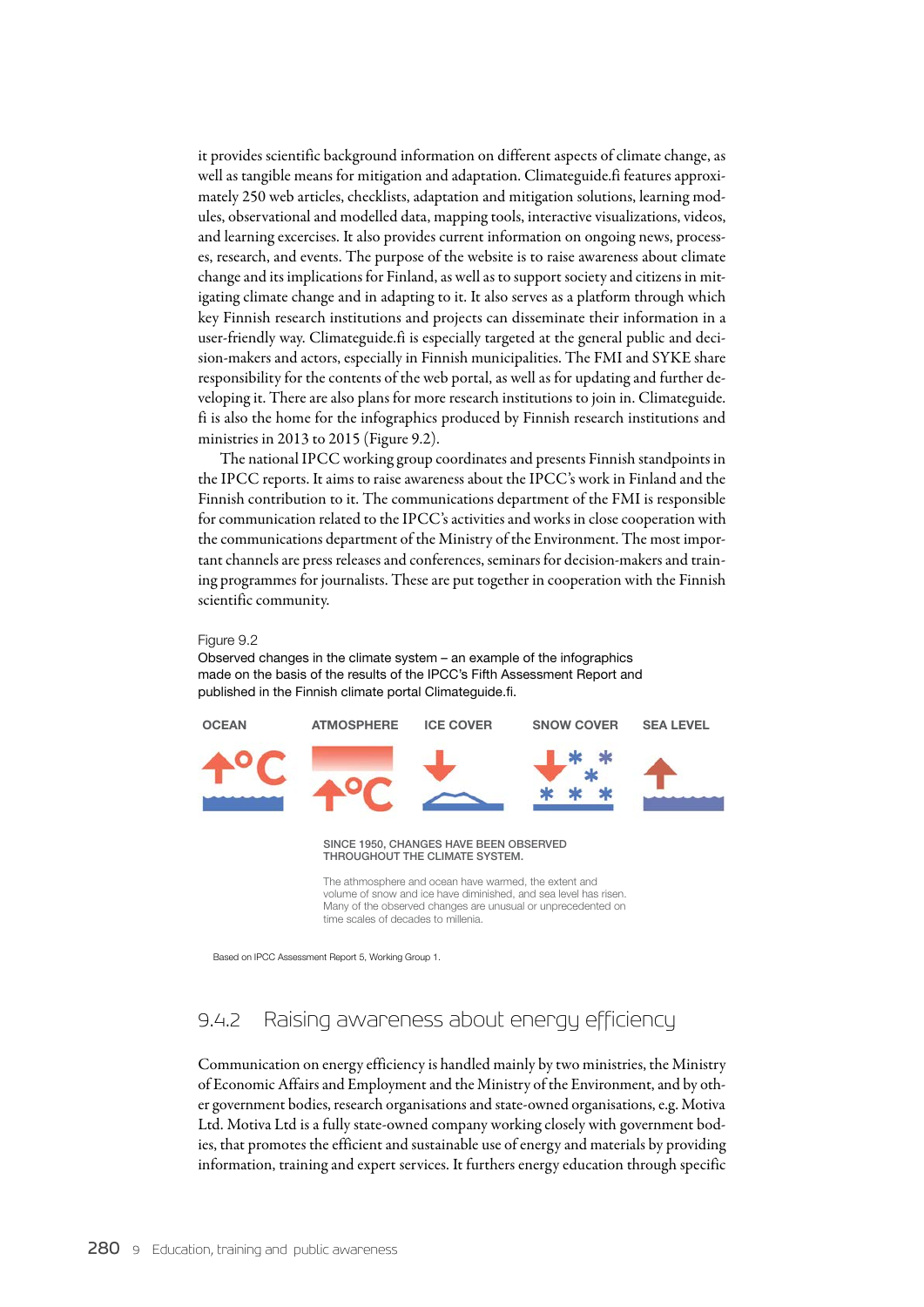projects and campaigns at schools, and it supports energy competence development for professionals in different sectors through training and information dissemination and by providing them with adaptable materials. Motiva also coordinates several communication and awareness raising activities (see below).

### The ERA17 – for an Energy-Smart Built Environment 2017

The aim of the ERA17 – for an Energy-Smart Built Environment 2017 action plan is to make Finland a leader in energy smartness and to have an energy-efficient, low-emission built environment. The action plan is based on five key factors: energy-efficient land use, distributed methods of energy production, steering of construction, ownership and use of real estate, and taking know-how further. ERA17 has put strong emphasis on raising public awareness and sharing best practices and expertise. Numerous projects have been launched and implemented throughout Finland, seminars and events have been organised, and reports and newsletters published on the results of the actions toward a more enegy-efficient built environment. The ERA17 period will come to an end in the end of 2017.

### Energy Awareness Week

Motiva has successfully run the National Energy Awareness Week and the more specific energy awareness week for primary schools since 1996. The week has become an established annual event in October, during which time companies, schools and other organisations and households concentrate on promoting sustainable use of energy. The week is a means of getting people to think about, and voluntarily act in favour of, a sensible use of energy and an environmentally conscious way of life.

About half of Finland's school children aged around eight (close to 25,000 pupils) take part in the week by studying energy from its production and consumption phases, and how to save energy. They learn to engage in energy saving actions both at home and in school. Every year, more than 300 companies and organisations participate in the week. Most of them have incorporated the week into their own environmental programmes and implement voluntary energy saving measures.The campaign reaches tens of thousands of Finns. In recent years, the Energy Awareness Week has also been expanded abroad through several globally operating Finnish companies.

Motiva provides Energy Awareness Week participants with tools, tips, informative materials and support for distributing information, and it acts as the national media contact point. It also organises seminars to activate different organisations to exchange ideas, collaborate with one another and arrange events together. The Energy Awareness Week is supported by the Finnish Energy Authority.

## Advice and guidance to consumers on sustainable choices

Finnish consumers are provided with advice to support their choices on energy use at home, on renovation and building work, and on mobility issues by networks of experts throughout the country. Regional advisers give consumer energy advice on household energy use, heating and cooling systems, building and the renovation of houses and energy efficient transport and mobility. The network of thirteen regional advisers reaches about 75% of Finnish consumers. The core of the activity is to provide consumers with high-quality and reliable information and tools to support their energy decisions. Consumers are provided also with on-line energy advice on Facebook @Asiaaenergiasta. The coordinated activity started in 2012 after a two-year piloting period.

Motiva coordinates the consumer energy advice efforts by providing advisers with supportive services, such as a website and Facebook page, training, tools, marketing, promotional and networking support. The network of regional advisers meets annually to exchange experiences and best practices, and for training.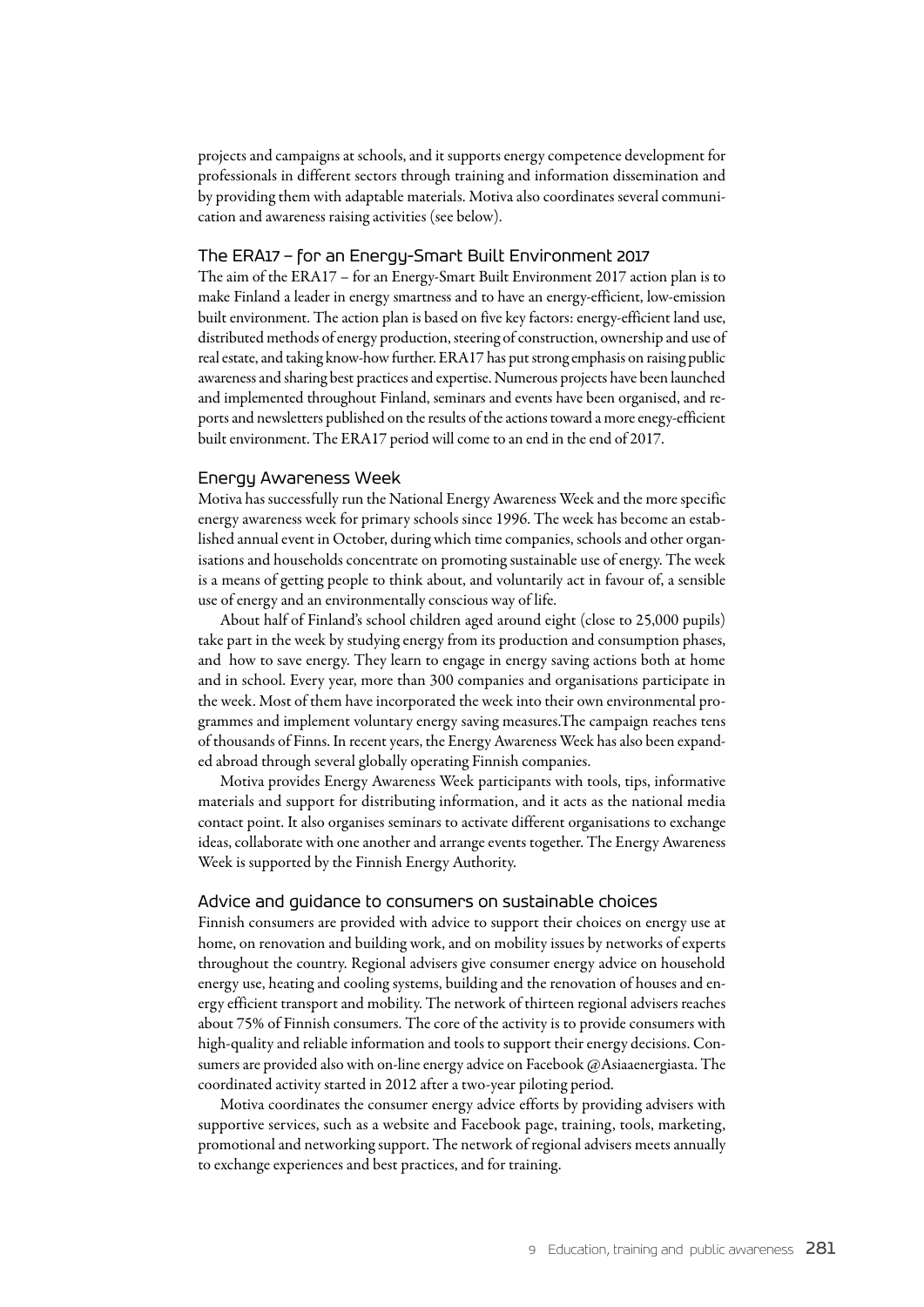The work is supported by a broad-based advisory steering group chaired by the Finnish Energy Authority, and it includes members from the Ministry of Economic Affairs and Employment, the Ministry of the Environment, the Ministry of Transport and Communications, the Ministry of Agriculture and Forestry, the Association of Finnish Local and Regional Authorities, and the Energy Industry.

### Mobility management

The Finnish Mobility Management R&D programme is coordinated by Motiva on behalf of the Finnish Transport Agency. The Agency is also the main funder of local mobility projects. The state subsidy for Mobility Management was introduced in 2012 and has been used to establish mobility management work in various regions. The regional projects and established activities provide advice and services to municipalities, companies and consumers. In the end of 2016, the national Network of Mobility Management had over 600 members covering municipalities, national authorities, private sector and NGOs. In addition to the environmental aspects of Mobility Management (MM), the health benefits have gained strong recognition lately and more focus has been put on the workplace MM on a national level. This has meant that other benefits such as company responsibility, well-being and image have also been recognized more strongly as the key benefits of MM. In the end of 2016, the first R&D funding for workplace MM was launched, the funding coming from Finnish Transport Agency, Finnish Transport Safety Agency, Fit for Life Program and The Finnish Innovation Fund Sitra.

### Advice on renovation

The advice network on the renovation of buildings, managed by the Ministry of the Environment, gives advice to home owners, tenants, housing associations and real estate managers. The network provides advice and oline tools, for example, for finding professional service providers and for proper recycling of construction materials. A key focus of the advice is to improve the energy efficiency of the building when it is renovated. Each of the networks arrange networking events one to two times per year to exchange experiences, best practices and common challenges, and for training. To multiply their efforts to provide better service to consumers, the regional energy advisers and renovation advisers also have joint annual networking events to learn about each other's work and experiences and to accumulate collaboration on a regional level.

# 9.4.3 Local activities

More than one-third of Finland's municipalities have a climate strategy or are in the process of preparing one. Those municipalities have incorporated climate change mitigation into their practices (see Section 4.2.5).

The municipalities play a decisive role as intermediators of information regarding attitudes towards climate issues and effecting changes in people's lifestyles. Some of the municipalities have already initiated campaigns to encourage citizens to contribute to combating climate change.

In the Carbon Neutral Municipalities (HINKU) project (see Section 4.2.5), the local mitigation measures are gathered together in a publicly available database, which can be browsed using an interactive map. To this day, HINKU constitutes a group of 36 pioneering municipalities. They have volunteered to greening their economies and acting as laboratories for sustainable development. These municipalities have brought together mayors, businesses, citizens and experts to create and carry out solutions to reduce greenhouse gas emissions. The involved municipalities are committed to an 80 per cent emission reduction target by 2030 from the level of 2007. The preliminary results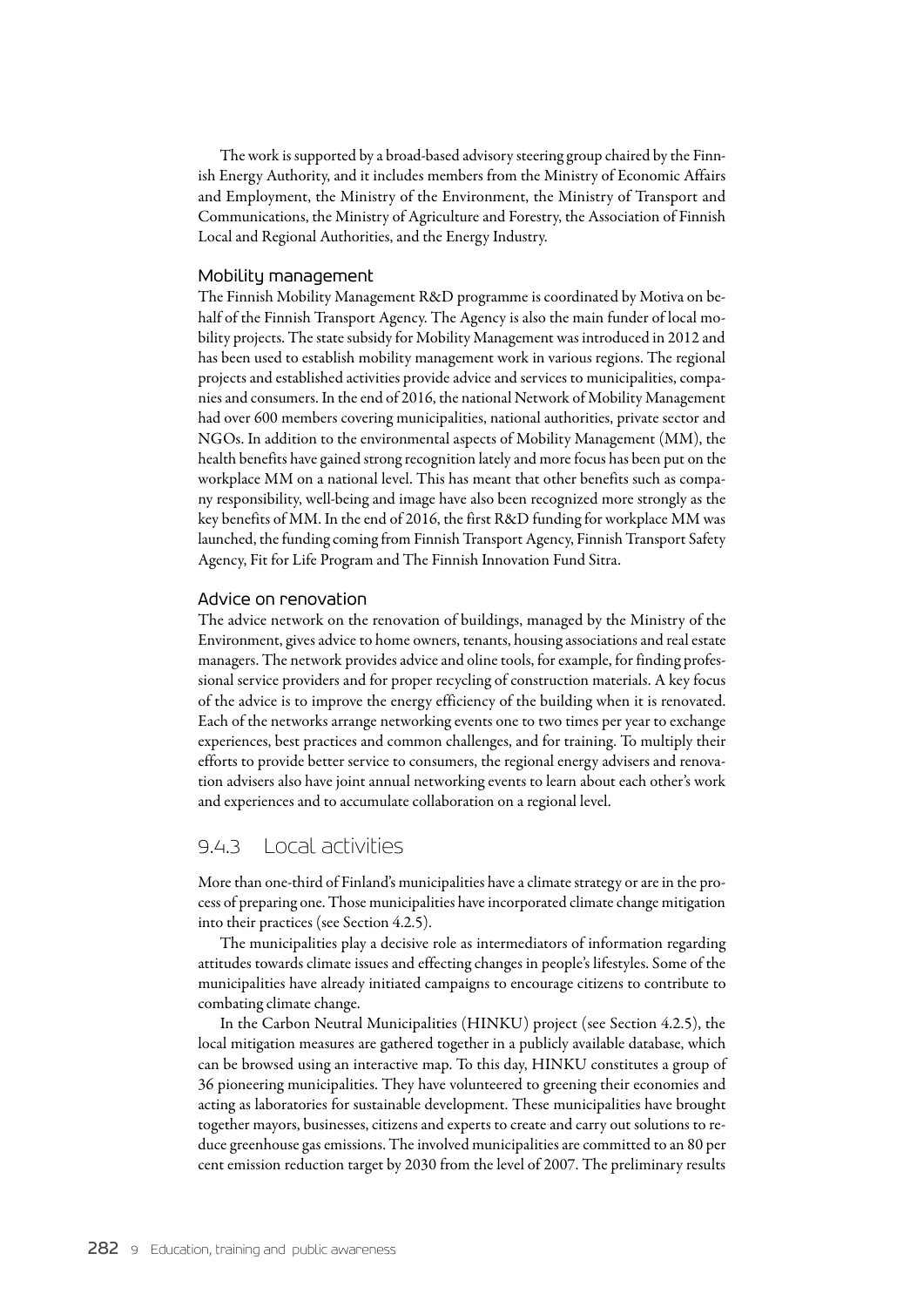are encouraging: new businesses and jobs have been established while emissions have already reduced by 29%. At the same time, new energy solutions and procurement policies have led to considerable cost savings.

Another indication of the determination at the local level is the FISU network – Finnish Sustainable Communities. FISU municipalities form a group of forerunner communities committed to becoming carbon-neutral and waste-free, as well as curbing overconsumption by 2050, or earlier. The network shares best practices and knowledge about new opportunities in the field. The FISU communities develop their policies and procedures together in peer support, thereby enabling a quicker transition than if doing it alone.The largest cities in Finland are also active in promoting awareness among their citizens about climate change and in providing energy and climate-change-related advice (see also Section 4.2.5). For example, in the city of Oulu in northern Finland, proactive quality control of buildings has been successfully carried out for several years now and the practice is being extended to other cities as well. As part of the proactive quality control, families who are planning to build a single-family house, designers, work supervisors in charge of the project, suppliers and contractors are all provided with information on the technical and architectural quality of the house, including energy efficiency guidelines. Quality control is mainly implemented as instructions for large groups, where experts lead the discussion, and it also involves neighbourhood meetings in small groups.

Finland is one of the few European countries where voluntary means, such as the voluntary Energy Efficiency Agreement scheme, have proven to work and yield profits. Energy savings and energy efficiency have been improved through agreements drawn between the Government and industrial/municipal associations since the 1990s. The Energy Efficiency Agreement for the Municipal Sector is an agreement between the Ministry of Economic Affairs and Employment, the Energy Authority, and the Association of Finnish Local and Regional Authorities on increasing the efficient use of energy in the municipal sector. Municipalities, cities and joint municipal authorities sign their own Energy Efficiency Agreement, in which they commit themselves to the actions and targets specified in the Energy Efficiency Agreement for the Municipal Sector. At the end of 2016, the coverage of Finnish municipalities within the agreement scheme was 77% of the total Finnish population, 70% of the building volume and 47% of the Finnish area. In 2015, in the whole energy efficiency agreement scheme (covering also industry, energy and the prpoperty sector), the savings generated from energy efficiency measures equal 3.9 percent of Finland's total energy consumption in 2015. The scheme reduced annual carbon dioxide emissions  $(CO<sub>2</sub>)$  by approx. 4.3 million tonnes and energy costs by a total of approx. EUR 500 million ([www.energyefficiencyagreements2017-2025.fi\)](http://www.energyefficiencyagreements2017-2025.fi). As another example, Climateinfo (Ilmastoinfo) was founded in autumn 2010 as a joint initiative of the cities in the Helsinki Metropolitan Area and it has been integrated as part of the Helsinki Region Environmental Services Authority (HSY) since the beginning of 2013. Climateinfo aims to familiarise residents and small and medium enterprises (SMEs) with the climate strategy of the cities of the Helsinki Metropolitan Area and provide support and guidance with practical measures. The four themes of the activity are energy-efficiency and renewable energy, food, transportation and consumption. Through practical trials and campaigns, Climateinfo promotes solutions that can change people's behaviour and decrease their impact on the climate. Trials are carried out, for example, in restaurants, shops and places for leisure activities. They are used to find solutions that could be spread cost-efficiently across the entire Helsinki Metropolitan Area.

The Helsinki Metropolitan Smart & Clean Foundation started operation in June 2016 by Helsinki Metropolitan Area cities and Sitra, in partnership with the Finnish state and the Helsinki–Uusimaa Regional Council, several companies and research or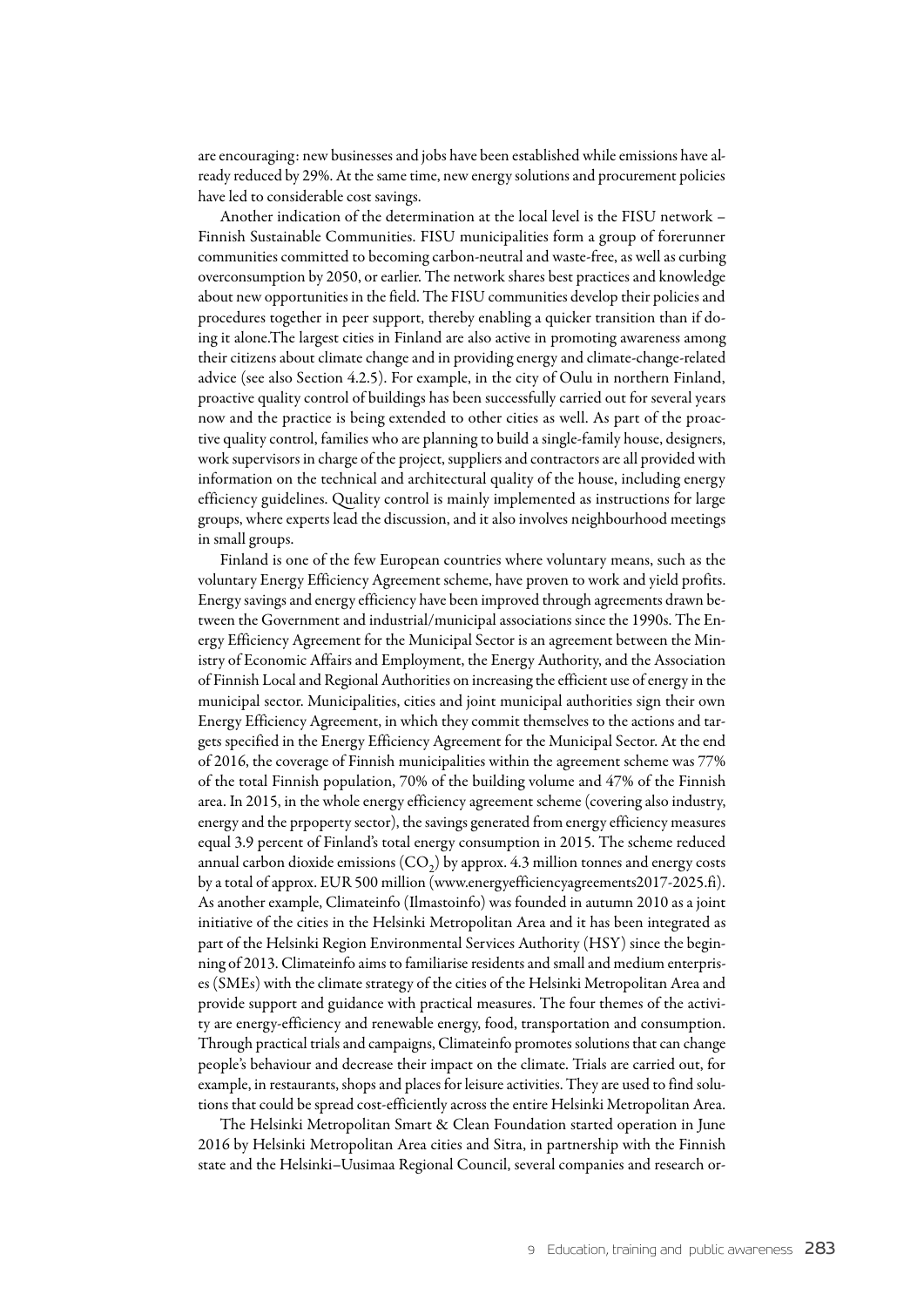ganisations and major Finnish companies aiming to turn the Helsinki capital region into a test bed for smart and clean solutions. The foundation has an operating period of five years. The foundation develops new forms of collaboration and innovation activities between the public sector, cities, companies, residents and the scientific world. New technologies and services are tested in different areas of the city and the best ones will be exported and will create thriving businesses. For example, new services in mobility and living will increase the quality of life and mitigate climate change, they will boost the circular economy and smart solutions will reduce food waste. Small and large actions build permanent changes, and the doers, as well as the beneficiaries, are both citizens, cities and businesses (https://smartclean.fi/en/smart-clean/).

Motiva assists municipalities and other public entities as a Focal Point for Sustainable and Innovative Public Procurement giving advice and consultancy to public procurers around sustainable and cleantech procurements covering all stages of the procurement process. The service is based on provision of product group specific procurement guidance and advice according to the knowledge base and ambition level of the procuring entity. Motiva offers tools and guidelines, suggests criteria to be used in procurements and gives advice for market dialogue, and collects and disseminates best practices and success stories, and coordinates the national network on Green Public Procurements (http://www.motivanhankintapalvelu.fi/in\_english).

# 9.4.4 Activities and campaigns of the NGOs

NGOs also conduct climate-change or energy-related campaigns, some of which have received broad publicity. For example, the Finnish Friends of the Earth (Maan ystävät) runned a campaign called 'The Big Ask' (Polttava Kysymys) to push the Finnish Climate Act. In addition, other NGO´s like the World Wide Fund for Nature (WWF Finland), the Finnish Association for Nature Conservation (Suomen Luonnonsuojeluliitto), Finn Church Aid (Kirkon ulkomaanapu) and the Guides and Scouts of Finland (Suomen Partiolaiset) run their own climate campaigns.

At the climate awareness website, ilmasto.org, Dodo ry offers schools the possibility to invite a guest speaker to the class to talk about climate change. The umbrella organisation for Finnish civil society organisations who work with development cooperation, Kepa ry, had its own campaign on climate change called 'Expecting Instability' (Luvassa epävakaata). There is also a NGO called Climate Parents (Ilmastovanhemmat ry) that is active in insisting that decision-makers consider the coming generation when deciding on climate issues. Finnish Greenpeace runs a campaign called 'Energy [r]evolution' (Energiavallankumous), which aims for an overall change in the energy sector.

In 2013, 'EKOenergy', an Ecolabel for electricity originally developed by the Finnish Association for Nature Conservation, became the first Europe-wide label for sustainable renewable electricity. The label aims to provide guidance to consumers on making energy choices that are climate friendly and environmentally sustainable. The criteria of the label look at both greenhouse gas emissions and other environmental impacts of renewable energy. Part of the generated profits is used for different climate and environment projects. The EKOenergy network consists of European environmental organizations from 20 countries, which together promote climate-friendly development in the European energy sector.

Coal-free Finland is a campaign at a municipality and city level to shut down coal plants in municipalities across Finland in which citizens have decided to take action against the use of coal. The campaign is working in collaboration with the Finnish Friends of the Earth and the Finnish Nature League and is run by volunteers from a variety of backgrounds. The campaign's methods include lobbying and advocacy, participating in public debate, and awareness-raising among citizens and stakeholders.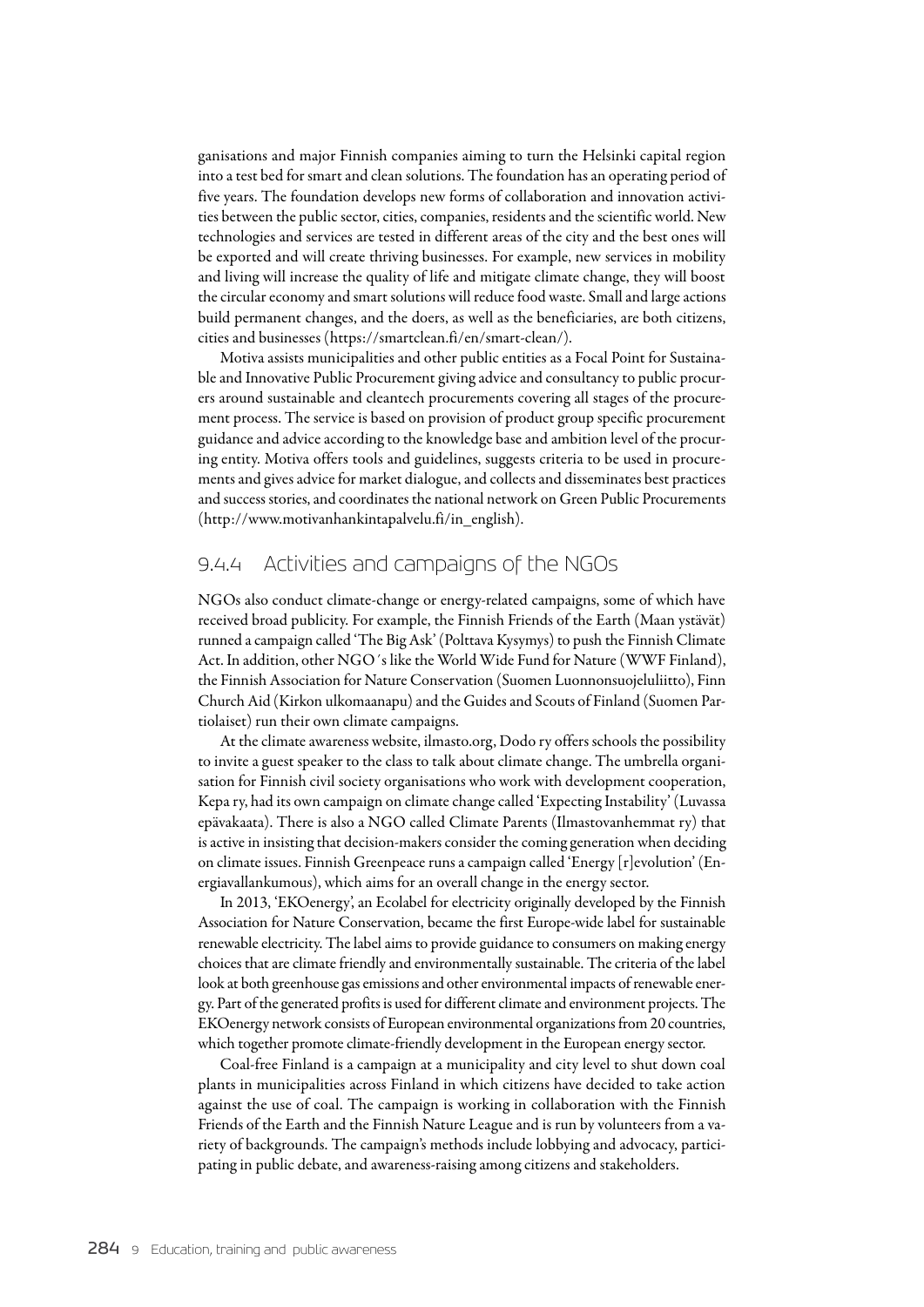WWF Finland developed an environment management system for offices. Office premises hold a key position in energy consumption and in sustainable solutions. The Green Office network is suited to offices – both large and small – in private companies, the public sector and other organisations. The network includes 433 offices from 156 organisations with a total of nearly 62,000 employees.

Earth Hour is a worldwide movement for the planet organized by the World Wide Fund for Nature (WWF). The event is held worldwide annually encouraging individuals, communities, households and businesses to turn off their non-essential electric lights for one hour, from 8:30 to 9:30 p.m. towards the end of March, as a symbol of their commitment to the planet. WWF Finland has participated in the movement since 2007.

In 2013, WWF Finland started a campaign, which is part of the organization´s global 'Seize your Power' campaign. The campaign´s goals in Finland are to promote the use of solar power by challenging cities and companies to take action, and to empower the youth to take action for the environment.

Nature League (Luonto-Liitto in Finnish) is a nation-wide non-governmental nature and environmental protection organization for children and the youth. The Nature League arranges environmental education for children and the youth in the form of afternoon clubs and nature camps.

FEE Finland (Finnish Foundation for Environmental Education) enhances a sustainable way of life by the means of environmental education. FEE Finland is a part of an international FEE (Foundation for Environmental Education) network, which consist of 73 member countries. FEE Finland coordinates the Green Key programme in Finland and enhances environmental education collaboration.

# 9.5 Short descriptions and Internet links of some projects, networks and campaigns

# Climate Guide

The website Climateguide.fi pools practical, studied and reliable information on climate change into one address and in a uniform format. The purpose of the website is to support society and citizens in mitigating climate change, and in adapting to it. The website helps understand phenomena related to climate change, and structure information. The aim is to allow anyone needing information on climate change to find it rapidly and easily. Another aim is to enable Finnish research institutions, authorities and expert organisations to make their climate change information and services more easily available to society.

http://climateguide.fi

### Climate Now

Climate.now is a multidisciplinary study and teaching module on the basics of climate change. It contains written material, video lectures and interviews, assignments, tests and a guide for teachers that will help anyone familiarise themselves with the basics of the climate change. You can complete the study module independently or as part of your higher education studies. The scope of the whole module is five credits. In addition to teachers and students, the material can also be used by companies, other organisations and media.

http://www.climatenow.fi/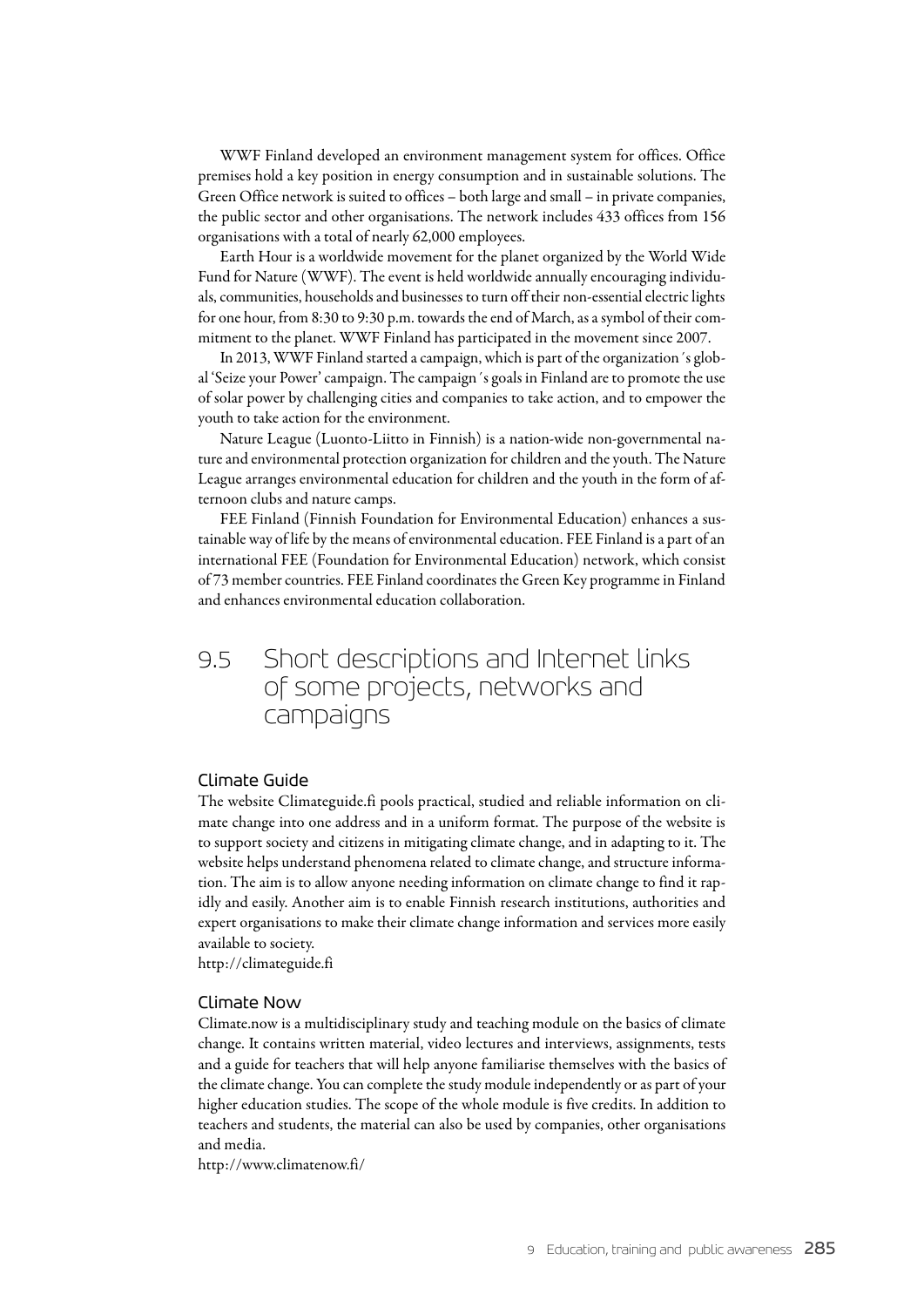# Teacher's Climate Guide

The Teacher's Climate Guide is a free and open climate education website for subject teachers working in secondary schools and high schools. It presents climate change separately from the perspective of each subject taught at school and also offers photo material, assignments and general information on climate change and climate education. At the moment, the material exists only in Finnish, but hopefully it will get translated into other languages in the near future.

According to research, teachers are lacking skills in climate education and knowledge on climate change. In addition, existing teaching materials have been insufficient and teachers have had a hard time seeing how climate change is connected to the educational content in their subject. The project was funded by the Maj and Tor Nessling foundation. Dozens of educational and climate professionals contributed to the work in workshops and online.

http://openilmasto-opas.fi/english/

# Writing competition for upper level of comprehensive school students on Climate Change.

The writing competition is arranged by Finnish Energy, which is a branch organisation for the industrial and labour market policy of the energy sector and Motiva Ltd – a Finnish state-owned company that provides a wide range of expertise and services designated to improve resource efficiency throughout society.

The subject matter for the essays should be the mitigation measures that will be used during the coming 100 years and what Finland looks like after the hundred years. Have the mitigation measures been effective enough and what does it mean for everyday life in Finland?

http://www.vuodenilmastoteko.fi/kirjoituskilpailu.html

#### Youth Climate Summit

The Finland Youth Climate Summit 2016 gathered 66 middle school students from all over Finland to create a climate action plan for their schools. The themes were energy efficiency, renewable energy and food. While the students were creating the plans, teachers and principals learned how to support the students with their projects and how to include the projects in the curriculum. In addition, the students sent a video message to COP21 to encourage them to make a strong Climate Agreement.

The Youth Climate Summit was created in Adirondacks, USA. The aim is to give an opportunity to young people to make an impact on their own future by offering tools to make change and a channel to create environmental awareness. This was the 4th Youth Climate Summit arranged in Finland, and it was carried out in cooperation with Nuorten Akatemia (Youth Academy), WWF, Schneider Electric and Heureka. [http://ilmasto.org/ilmari-hanke-vie-ilmastokeskustelun-kouluihin/nuorten-ilmasto-](http://ilmasto.org/ilmari-hanke-vie-ilmastokeskustelun-kouluihin/nuorten-ilmastohuippukokous)

[huippukokous](http://ilmasto.org/ilmari-hanke-vie-ilmastokeskustelun-kouluihin/nuorten-ilmastohuippukokous)

# University of Eastern Finland (UEF) – United Nations Environment Programme (UNEP) Course on Multilateral Environmental Agreements

The UEF-UNEP Course on Multilateral Environmental Agreements (MEAs) is a high profile two-week course on MEAs, international environmental law-making and diplomacy. It is organised annually in cooperation between the University of Eastern Finland and UNEP, with a changing course venue and theme each year.

The aim of the course is to equip present and future negotiators of multilateral environmental agreements with the information and experiences of others in the area of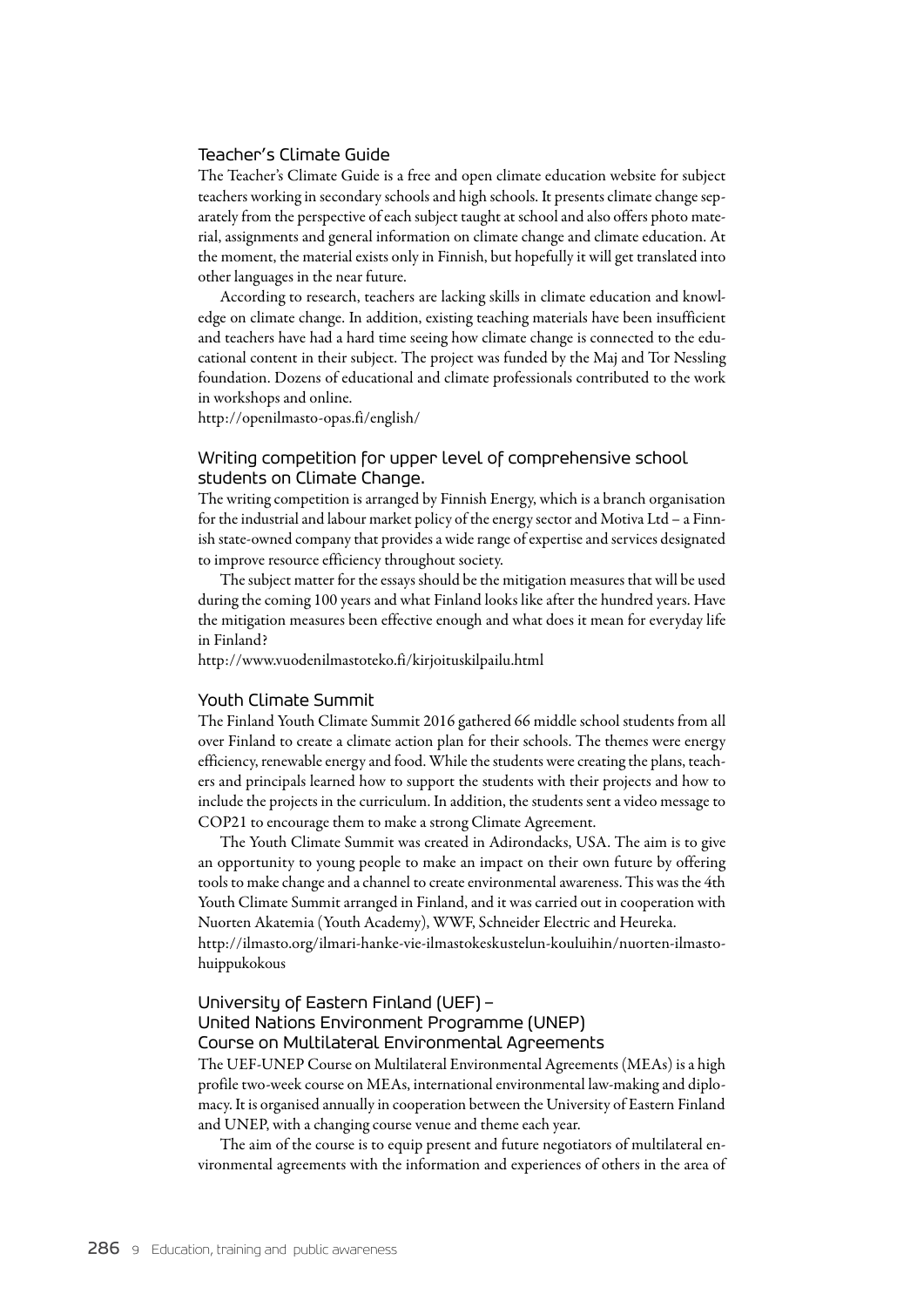international environmental law-making in order to improve the impact and implementation of these key treaties.

The course is intended for experienced government officials engaged in international environmental negotiations. Other stakeholders, such as representatives of NGOs and the private sector, researchers and academics in the field of international environmental law are also eligible. Starting from 2004, the course has had a total of 399 participants from 121 different countries.

https://www.uef.fi/web/unep

### Teachers' Climate Change Forum

Teachers from all corners of the world met at the first ever Teachers' Climate Change Forum on 26 November 2016 to share their good practices and innovative approaches on climate change education via inspiring video presentations and to learn from each other.

The Teachers' Climate Change Forum is a virtual forum organized by LUMA Centre Finland. At the forum, teachers interested in climate change education have the opportunity to share their practical experience and learn from each other. The Director of the LUMA Centre Finland acts as the chair for the forum.

[http://www.luma.fi/en/news/2016/12/01/some-great-practices-on-climate-change-ed](http://www.luma.fi/en/news/2016/12/01/some-great-practices-on-climate-change-education/)[ucation/](http://www.luma.fi/en/news/2016/12/01/some-great-practices-on-climate-change-education/)

### EURONET 50/50 MAX

EURONET 50/50 MAX mobilized energy savings in public buildings through the implementation of the 50/50 methodology in 525 schools and over 50 other public buildings in 13 EU countries. The nine-step methodology increased energy awareness of the building users (close to 100,000 pupils and 7,000 teachers) and actively involved them in energy saving actions. Achieved financial savings are shared equally between the building users and the local authority which covers the energy bills. The project was supported by the European Commission through the Intelligent Energy Europe (IEE) programme. http://euronet50-50max.eu/en/

### The Carbon Neutral Municipalities project (HINKU)

The Carbon Neutral Municipalities project brings municipalities, businesses, citizens and experts together to create and carry out solutions to reduce greenhouse gas emissions. The municipalities involved are committed to reduce greenhouse gas emissions more extensively and rapidly than EU targets and schedules would require. The project aims to create solutions that have economic and social benefits as well as environmental advantages. http://www.hinku-foorumi.fi/en-US

### MONIMET

MONIMET is a project about Climate Change Indicators and Vulnerability of Boreal Zone Applying Innovative Observation and Modeling Techniques (2013 to 2017). The coordinating beneficiary of the project is the Finnish Meteorological Institute (FMI). Other associated beneficiaries are the Natural Resources Institute Finland (Luke), the Finnish Environment Institute (SYKE) and the University of Helsinki (UHEL). http://monimet.fmi.fi/index.php?style=warm

### YLE Oppiminen (YLE Learning)

In 2015, the Finnish broadcasting company (Yle) produced learning material to teachers about climate change. http://yle.fi/aihe/artikkeli/2015/12/15/ilmastonmuutos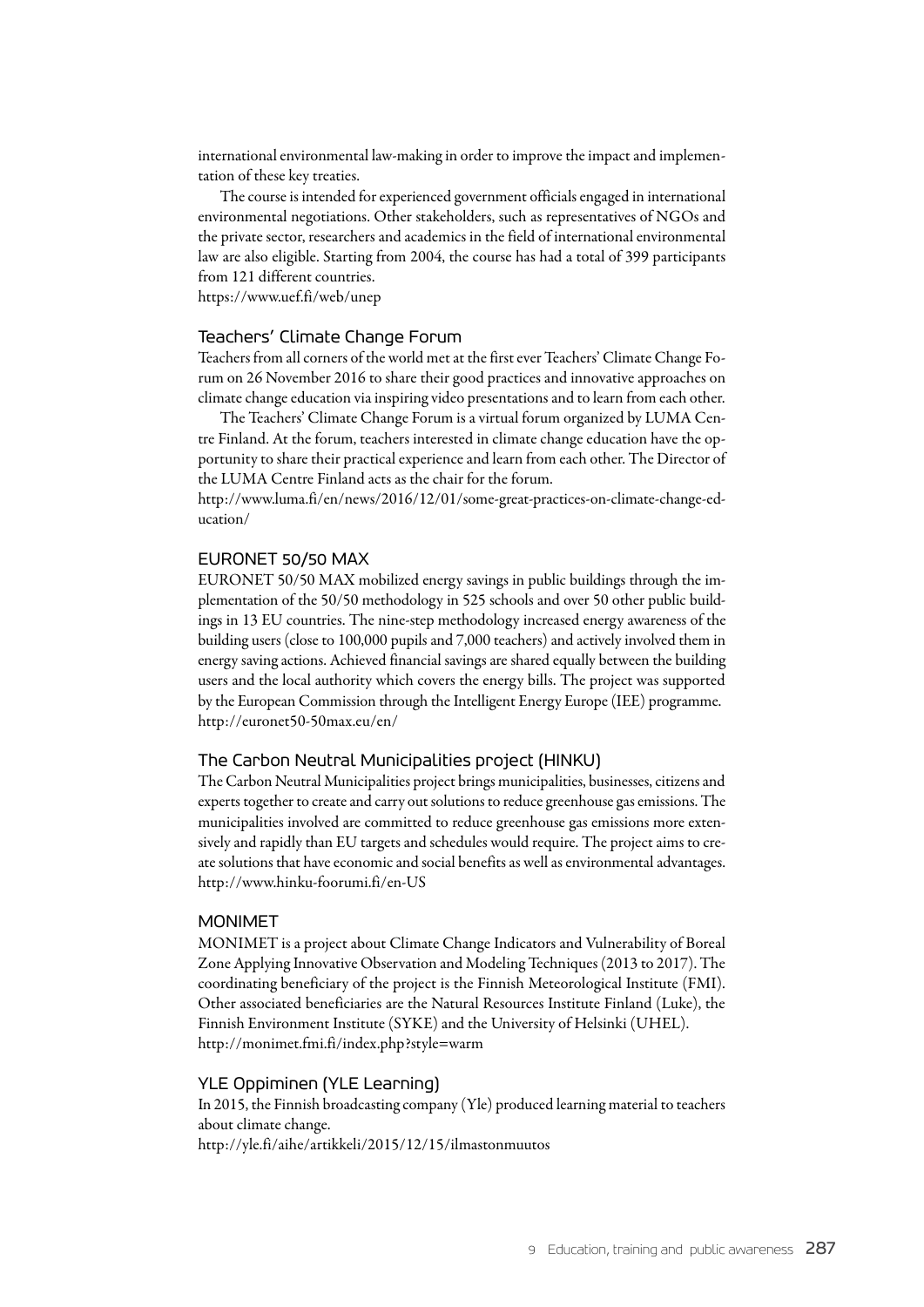### Training projects 'Our Safe Village' and '72 Hours'

The Finnish National Rescue Association (SPEK) has trained approximately 150 villages during 2014 to 2016 in preparedness for different disruptions caused by, among others, abrupt weather events. The 'Our Safe Village' instructors organise regional safety training events together with the regional rescue and village associations. The villagers receive support and instruments, such as training materials, for local contingency planning. The 'Our Safe Village' training concept was developed through the projects financed by the Fire Protection Fund.

The 72 Hours concept steers people to set up a 72h preparedness kit: self-preparedness for three days can dramatically assist the authorities' relief efforts. As of spring 2017, SPEK has trained 72h preparedness instructors to organise training events in urban communities. In addition to the training, SPEK is responsible for providing materials as well as social media and network services. The 72h training concept was developed by the Committee for Home Emergency Preparedness and financed by the National Emergency Supply Agency.

http://www.spek.fi/In-English/Safety-Information/Preparedness/Self-preparedness

# Projects KUJA and KUJA2 on continuity management of municipalities, local and regional authorities

The objective of the project KUJA 'The continuity management of municipalities' (2014 to 2016) was to develop the capacity of the local actors to ensure the disruption-free functioning in all situations, including during weather and climate change related disruptions. The tools produced during the project support the development of preparedness and continuity management, as well as the protection of citizens' well-being. With the project KUJA2 'The continuity management of local and regional authorities' (2017 to 2019) the scope was widened to include provinces. Provinces will have an important role in the coordination of regional preparedness after the major health, social services and regional government reform in 2019. KUJA2 aims to strengthen the interconnectedness of municipalities, regional authorities and their key stakeholders and to promote common understanding related to preparedness. Both projects have been implemented in cooperation between the Association of Finnish Local and Regional Authorities and the Finnish National Emergency Supply Agency.

### Climate resilience tools by Tapio

Climate resilience tools for the public and private sectors were released at the end of 2016, compiled by the Tapio Consulting Services and funded by the Ministry of Agriculture and Forestry. These tools include a variety of good practices, guides and measures used by public and private sector actors to implement measures in the different aspects of climate resilience. The concept also presents good examples on how to secure climate resilience and how to assess it.

### Citizens Climate Pledge

Citizens Climate Pledge is an NGO-led initiative that encourages individual citizens to announce their personal commitment to cut half their carbon footprint within ten years. Launched in 2015 in Finland, Citizens Climate Pledge aims to bring the citizens into the center of the societal transition to low-carbon development. Today the initiative has more than 2500 signatories, the present and two former Presidents of Finland, leaders of Finland's largest corporations, musicians, artists and top athletes amongst them. Citizens Climate Pledge grew global in 2016, when the Finnish initiators launched the international version together with UNFCCC. Now it is possible for any global citizen to commit to join a global movement of action on climate change. https://climatepledge.global/